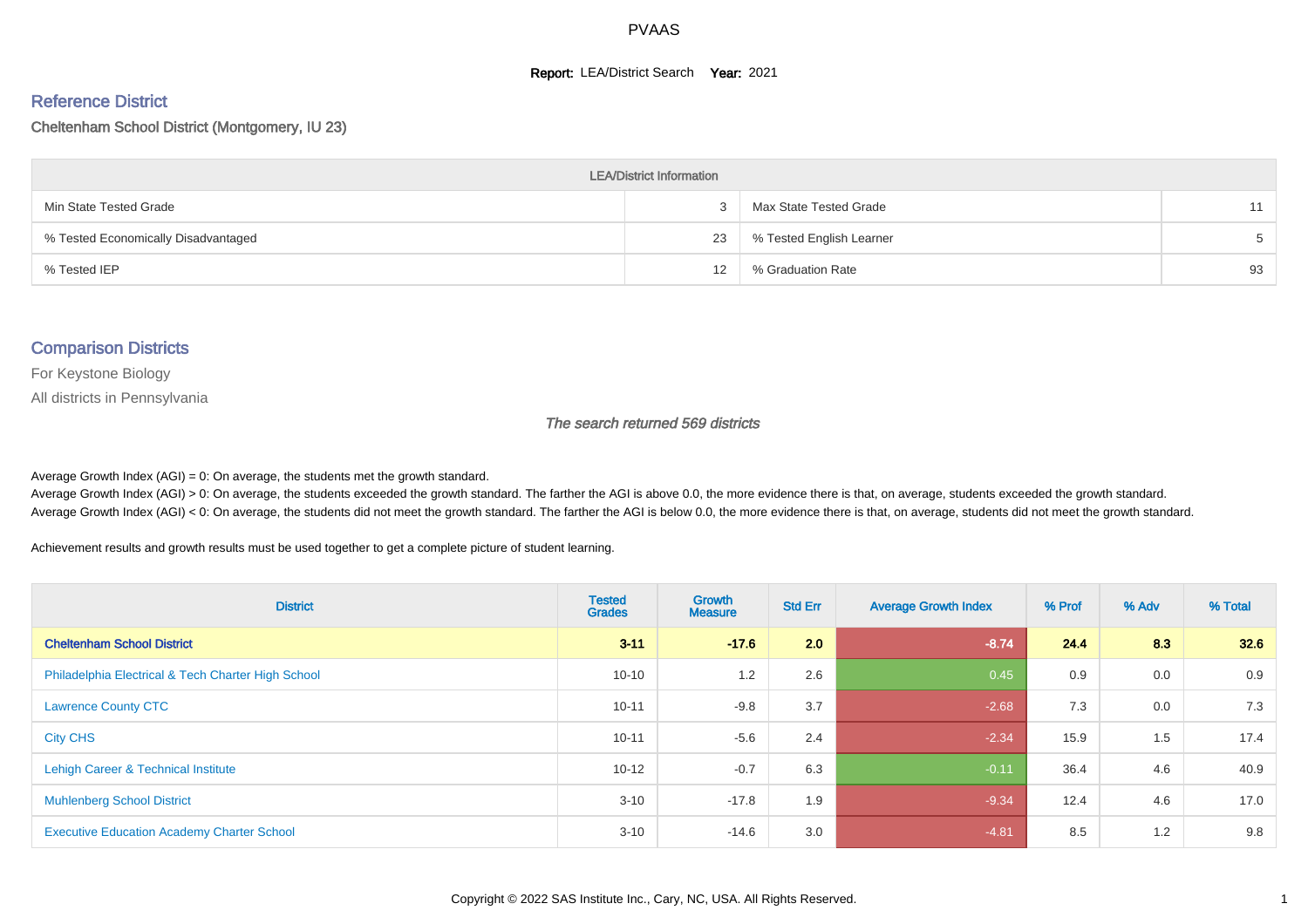| <b>District</b>                               | <b>Tested</b><br><b>Grades</b> | <b>Growth</b><br><b>Measure</b> | <b>Std Err</b> | <b>Average Growth Index</b> | % Prof | % Adv   | % Total  |
|-----------------------------------------------|--------------------------------|---------------------------------|----------------|-----------------------------|--------|---------|----------|
| <b>Cheltenham School District</b>             | $3 - 11$                       | $-17.6$                         | 2.0            | $-8.74$                     | 24.4   | 8.3     | 32.6     |
| <b>Chartiers-Houston School District</b>      | $3 - 10$                       | $-16.5$                         | 3.5            | $-4.79$                     | 26.3   | 6.6     | 32.9     |
| <b>Neshannock Township School District</b>    | $3 - 10$                       | $-12.5$                         | 2.7            | $-4.73$                     | 29.0   | 13.0    | 42.0     |
| <b>Mid Valley School District</b>             | $3 - 10$                       | $-11.1$                         | 2.7            | $-4.07$                     | 28.3   | 8.1     | 36.4     |
| <b>Shikellamy School District</b>             | $3 - 10$                       | $-8.3$                          | 2.4            | $-3.42$                     | 20.8   | 18.5    | 39.2     |
| Lackawanna Trail School District              | $3 - 10$                       | $-11.0$                         | 3.3            | $-3.35$                     | 13.1   | 18.0    | 31.2     |
| <b>Wissahickon School District</b>            | $3 - 10$                       | $-5.3$                          | 1.7            | $-3.14$                     | 27.5   | 29.0    | 56.6     |
| Jefferson-Morgan School District              | $3 - 10$                       | $-12.0$                         | 3.9            | $-3.09$                     | 28.6   | 6.1     | 34.7     |
| California Area School District               | $3 - 10$                       | $-13.7$                         | 4.5            | $-3.06$                     | 41.7   | 16.7    | 58.3     |
| <b>Avonworth School District</b>              | $3 - 10$                       | $-6.2$                          | $2.3\,$        | $-2.68$                     | 35.9   | 14.1    | $50.0\,$ |
| <b>Antietam School District</b>               | $3 - 10$                       | $-9.5$                          | 3.7            | $-2.57$                     | 20.9   | 1.5     | 22.4     |
| <b>Carmichaels Area School District</b>       | $3 - 10$                       | $-7.0$                          | 3.1            | $-2.30$                     | 17.8   | 9.6     | 27.4     |
| <b>Yough School District</b>                  | $3 - 10$                       | $-6.2$                          | 2.7            | $-2.27$                     | 28.9   | $8.8\,$ | 37.7     |
| <b>Wyoming Area School District</b>           | $3 - 10$                       | $-5.5$                          | 2.5            | $-2.21$                     | 32.0   | 9.6     | 41.6     |
| <b>West Middlesex Area School District</b>    | $3 - 10$                       | $-7.4$                          | 3.5            | $-2.11$                     | 32.0   | 9.6     | 41.6     |
| <b>Cambria Heights School District</b>        | $3 - 10$                       | $-6.2$                          | 2.9            | $-2.11$                     | 25.0   | 13.0    | 38.0     |
| <b>Sto-Rox School District</b>                | $3 - 10$                       | $-7.0$                          | 3.5            | $-1.99$                     | 3.2    | 0.0     | 3.2      |
| <b>Shanksville-Stonycreek School District</b> | $3 - 10$                       | $-8.6$                          | 5.5            | $-1.55$                     | 17.6   | 23.5    | 41.2     |
| <b>Troy Area School District</b>              | $3 - 10$                       | $-4.7$                          | 3.2            | $-1.46$                     | 22.8   | 16.5    | 39.2     |
| <b>Northeast Bradford School District</b>     | $3 - 10$                       | $-5.0$                          | 3.7            | $-1.35$                     | 30.6   | 4.8     | 35.5     |
| <b>Rose Tree Media School District</b>        | $3 - 10$                       | $-2.8$                          | 2.1            | $-1.33$                     | 35.2   | 29.6    | 64.8     |
| <b>Beaver Area School District</b>            | $3 - 10$                       | $-3.0$                          | 2.5            | $-1.16$                     | 25.8   | 27.8    | 53.6     |
| <b>Harmony Area School District</b>           | $3 - 10$                       | $-5.7$                          | 5.0            | $-1.13$                     | 33.3   | 0.0     | 33.3     |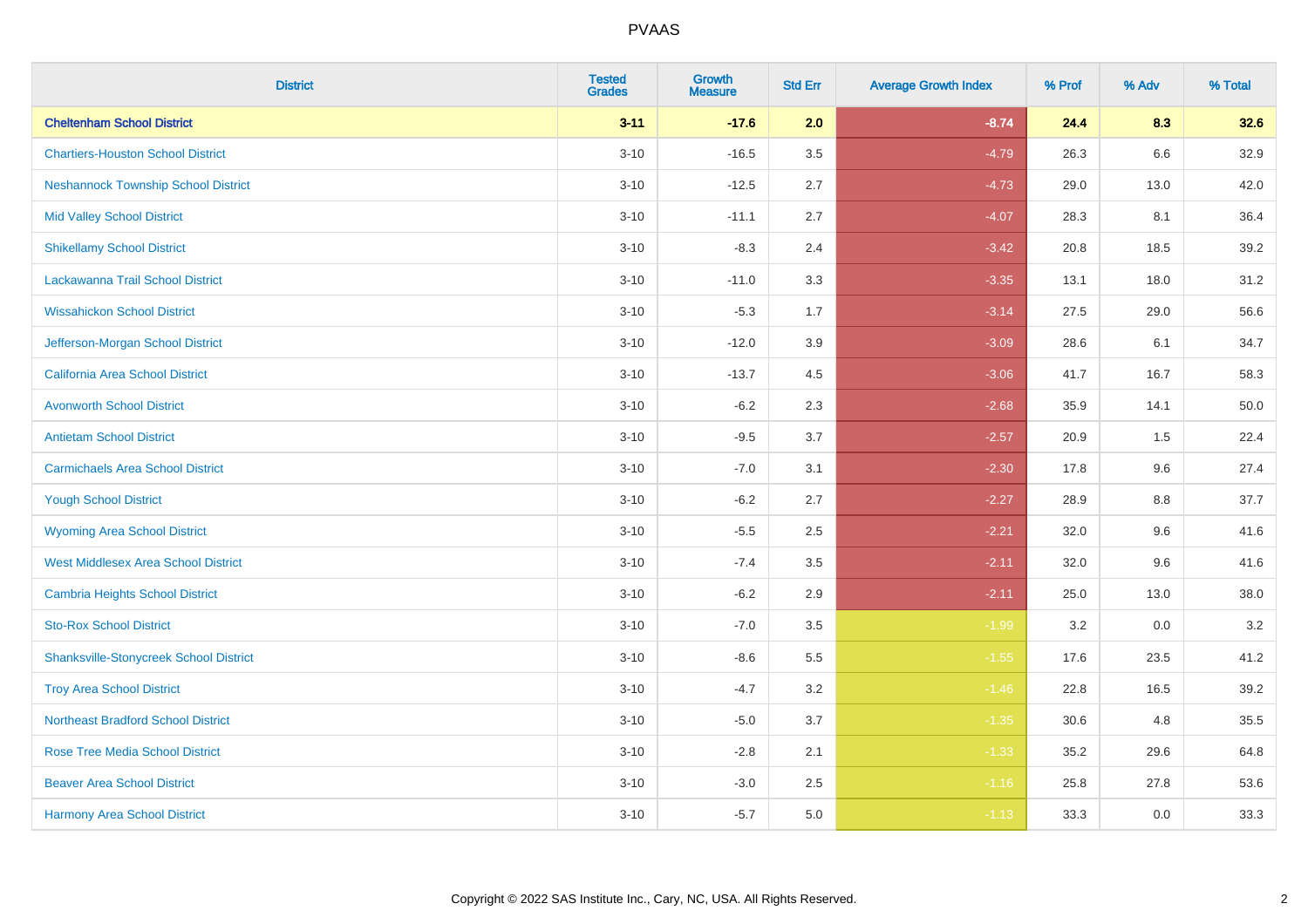| <b>District</b>                            | <b>Tested</b><br><b>Grades</b> | <b>Growth</b><br><b>Measure</b> | <b>Std Err</b> | <b>Average Growth Index</b> | % Prof | % Adv | % Total |
|--------------------------------------------|--------------------------------|---------------------------------|----------------|-----------------------------|--------|-------|---------|
| <b>Cheltenham School District</b>          | $3 - 11$                       | $-17.6$                         | 2.0            | $-8.74$                     | 24.4   | 8.3   | 32.6    |
| <b>Moshannon Valley School District</b>    | $3 - 10$                       | $-5.1$                          | 4.6            | $-1.12$                     | 25.0   | 12.5  | 37.5    |
| <b>Mahanoy Area School District</b>        | $3 - 10$                       | $-3.4$                          | 3.1            | $-1.07$                     | 21.4   | 8.6   | 30.0    |
| <b>Northwest Area School District</b>      | $3 - 10$                       | $-3.2$                          | 3.3            | $-0.97$                     | 30.4   | 13.0  | 43.5    |
| <b>Propel Charter School-Montour</b>       | $3 - 10$                       | $-3.4$                          | 3.6            | $-0.93$                     | 7.7    | 0.0   | 7.7     |
| <b>Mount Union Area School District</b>    | $3 - 10$                       | $-2.5$                          | 2.8            | $-0.89$                     | 19.8   | 5.8   | 25.6    |
| <b>Reynolds School District</b>            | $3 - 10$                       | $-3.0$                          | 3.5            | $-0.87$                     | 27.3   | 9.1   | 36.4    |
| <b>Carbondale Area School District</b>     | $3 - 10$                       | $-2.8$                          | 3.2            | $-0.87$                     | 27.5   | 2.9   | 30.4    |
| <b>Valley Grove School District</b>        | $3 - 10$                       | $-4.0$                          | 5.5            | $-0.72$                     | 68.4   | 15.8  | 84.2    |
| <b>Tri-Valley School District</b>          | $3 - 10$                       | $-2.7$                          | 3.9            | $-0.69$                     | 31.0   | 9.5   | 40.5    |
| <b>Monessen City School District</b>       | $3 - 10$                       | $-3.9$                          | 5.6            | $-0.69$                     | 21.0   | 10.5  | 31.6    |
| <b>Southeastern Greene School District</b> | $3 - 10$                       | $-2.3$                          | 4.4            | $-0.53$                     | 29.0   | 9.7   | 38.7    |
| <b>Clearfield Area School District</b>     | $3 - 10$                       | $-1.3$                          | 3.7            | $-0.34$                     | 43.9   | 24.6  | 68.4    |
| <b>MaST Community Charter School</b>       | $3 - 10$                       | $-0.9$                          | 2.5            | $-0.34$                     | 25.0   | 21.6  | 46.6    |
| <b>Ferndale Area School District</b>       | $3 - 10$                       | $-1.1$                          | 4.1            | $-0.27$                     | 21.0   | 7.9   | 29.0    |
| <b>Fort Cherry School District</b>         | $3 - 10$                       | $-0.7$                          | 3.1            | $-0.21$                     | 30.6   | 14.1  | 44.7    |
| <b>Portage Area School District</b>        | $3 - 10$                       | $-0.5$                          | 3.3            | $-0.14$                     | 27.0   | 20.6  | 47.6    |
| <b>Freeport Area School District</b>       | $3 - 10$                       | $-0.2$                          | 2.1            | $-0.10$                     | 37.4   | 29.8  | 67.2    |
| <b>Garnet Valley School District</b>       | $3 - 10$                       | 0.2                             | 1.7            | 0.13                        | 34.9   | 26.4  | 61.3    |
| <b>Marion Center Area School District</b>  | $3 - 10$                       | 0.8                             | 2.9            | 0.27                        | 23.3   | 11.1  | 34.4    |
| South Williamsport Area School District    | $3 - 10$                       | 0.9                             | 3.1            | 0.31                        | 38.4   | 11.6  | 50.0    |
| <b>MaST Community Charter School II</b>    | $3 - 10$                       | 1.4                             | 3.0            | 0.45                        | 16.1   | 4.6   | 20.7    |
| <b>Abington School District</b>            | $3 - 10$                       | 0.9                             | 1.6            | 0.57                        | 29.7   | 28.7  | 58.4    |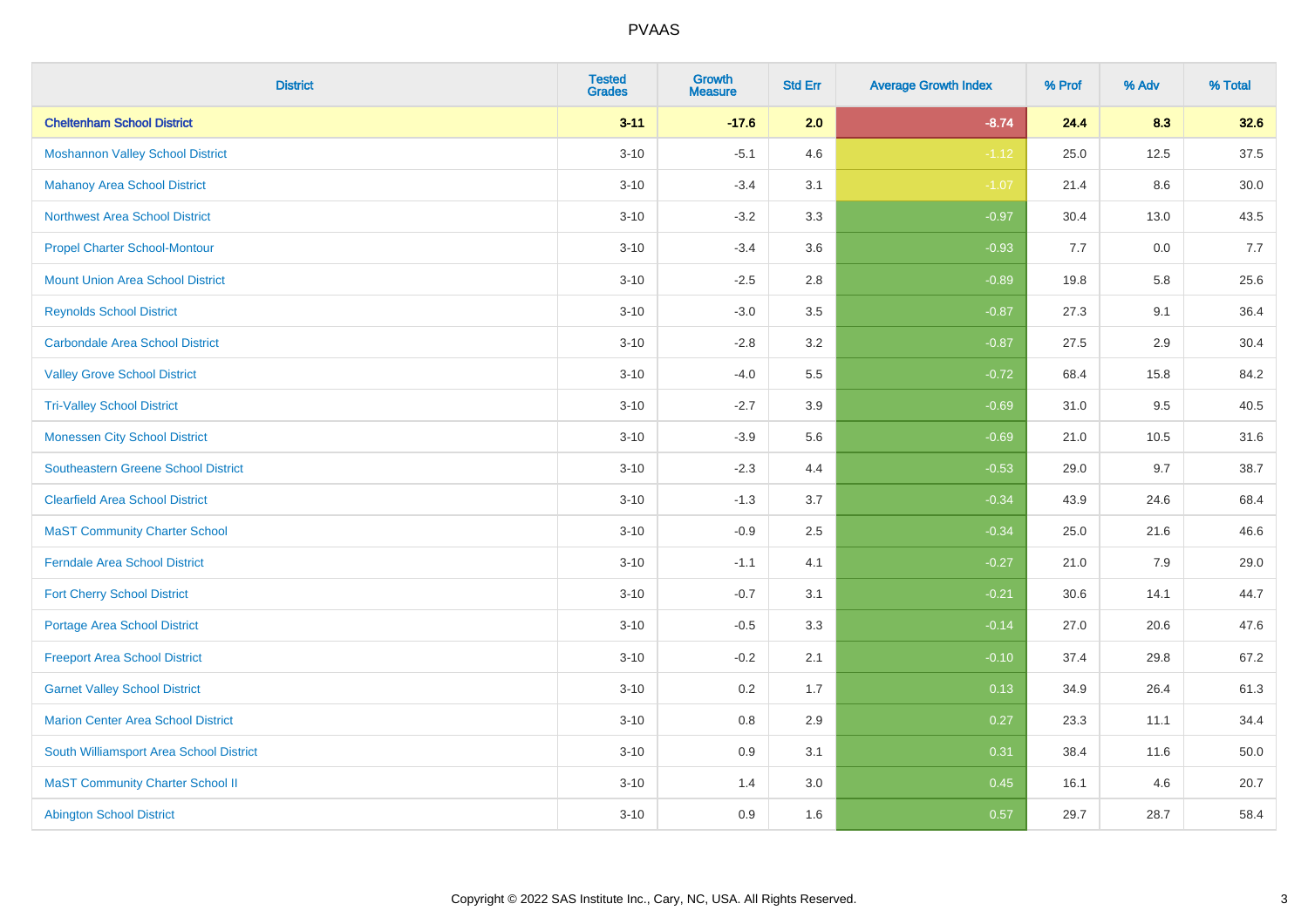| <b>District</b>                                    | <b>Tested</b><br><b>Grades</b> | <b>Growth</b><br><b>Measure</b> | <b>Std Err</b> | <b>Average Growth Index</b> | % Prof | % Adv | % Total |
|----------------------------------------------------|--------------------------------|---------------------------------|----------------|-----------------------------|--------|-------|---------|
| <b>Cheltenham School District</b>                  | $3 - 11$                       | $-17.6$                         | 2.0            | $-8.74$                     | 24.4   | 8.3   | 32.6    |
| <b>Sullivan County School District</b>             | $3 - 10$                       | 2.5                             | 4.3            | 0.58                        | 43.6   | 7.7   | 51.3    |
| <b>Bethlehem-Center School District</b>            | $3 - 10$                       | 2.1                             | 3.5            | 0.59                        | 32.3   | 4.6   | 36.9    |
| <b>Belmont Charter School</b>                      | $3 - 10$                       | 2.2                             | 3.4            | 0.64                        | 5.3    | 1.8   | 7.0     |
| <b>Centennial School District</b>                  | $3 - 10$                       | 1.5                             | 1.5            | 0.98                        | 23.6   | 12.4  | 36.0    |
| <b>Southeast Delco School District</b>             | $3 - 10$                       | 3.9                             | 3.5            | 1.12                        | 18.6   | 3.4   | 22.0    |
| <b>Bellwood-Antis School District</b>              | $3 - 10$                       | $3.5\,$                         | 2.8            | 1.24                        | 40.9   | 19.4  | 60.2    |
| <b>Bloomsburg Area School District</b>             | $3 - 10$                       | 4.3                             | 3.4            | 1.26                        | 36.5   | 20.6  | 57.1    |
| <b>Mastery Charter School - Thomas Campus</b>      | $3 - 10$                       | 7.9                             | 5.7            | 1.39                        | 12.5   | 0.0   | 12.5    |
| <b>Central Valley School District</b>              | $3 - 10$                       | 4.7                             | 2.6            | 1.83                        | 37.8   | 18.5  | 56.3    |
| <b>Benton Area School District</b>                 | $3 - 10$                       | 8.1                             | 4.0            | 2.01                        | 35.7   | 28.6  | 64.3    |
| <b>Wallingford-Swarthmore School District</b>      | $3 - 10$                       | $5.0\,$                         | 2.2            | 2.25                        | 33.3   | 37.1  | 70.4    |
| <b>Glendale School District</b>                    | $3 - 10$                       | 7.9                             | 3.5            | 2.25                        | 42.6   | 9.3   | 51.8    |
| <b>Commonwealth Charter Academy Charter School</b> | $3 - 10$                       | 4.2                             | 1.6            | 2.68                        | 27.0   | 15.6  | 42.5    |
| <b>South Butler County School District</b>         | $3 - 10$                       | 6.3                             | 2.2            | 2.80                        | 37.8   | 19.2  | 57.0    |
| <b>Allegheny-Clarion Valley School District</b>    | $3 - 10$                       | 12.3                            | 4.1            | 3.03                        | 33.3   | 19.0  | 52.4    |
| <b>Kane Area School District</b>                   | $3 - 10$                       | 8.8                             | 2.9            | 3.07                        | 31.4   | 19.8  | 51.2    |
| <b>Mars Area School District</b>                   | $3 - 10$                       | 6.6                             | 1.9            | 3.45                        | 36.7   | 32.4  | 69.1    |
| <b>Tredyffrin-Easttown School District</b>         | $3 - 10$                       | 8.7                             | 2.4            | 3.57                        | 35.2   | 35.8  | 71.0    |
| Maritime Academy Charter School                    | $3 - 10$                       | 13.2                            | 3.1            | 4.29                        | 24.0   | 1.3   | 25.3    |
| <b>Montrose Area School District</b>               | $3 - 10$                       | 12.3                            | 2.8            | 4.41                        | 37.8   | 28.9  | 66.7    |
| <b>Pennridge School District</b>                   | $3 - 10$                       | 7.4                             | 1.5            | 5.10                        | 32.0   | 27.6  | 59.6    |
| <b>Fleetwood Area School District</b>              | $3 - 10$                       | 10.4                            | 2.0            | 5.19                        | 31.7   | 25.8  | 57.5    |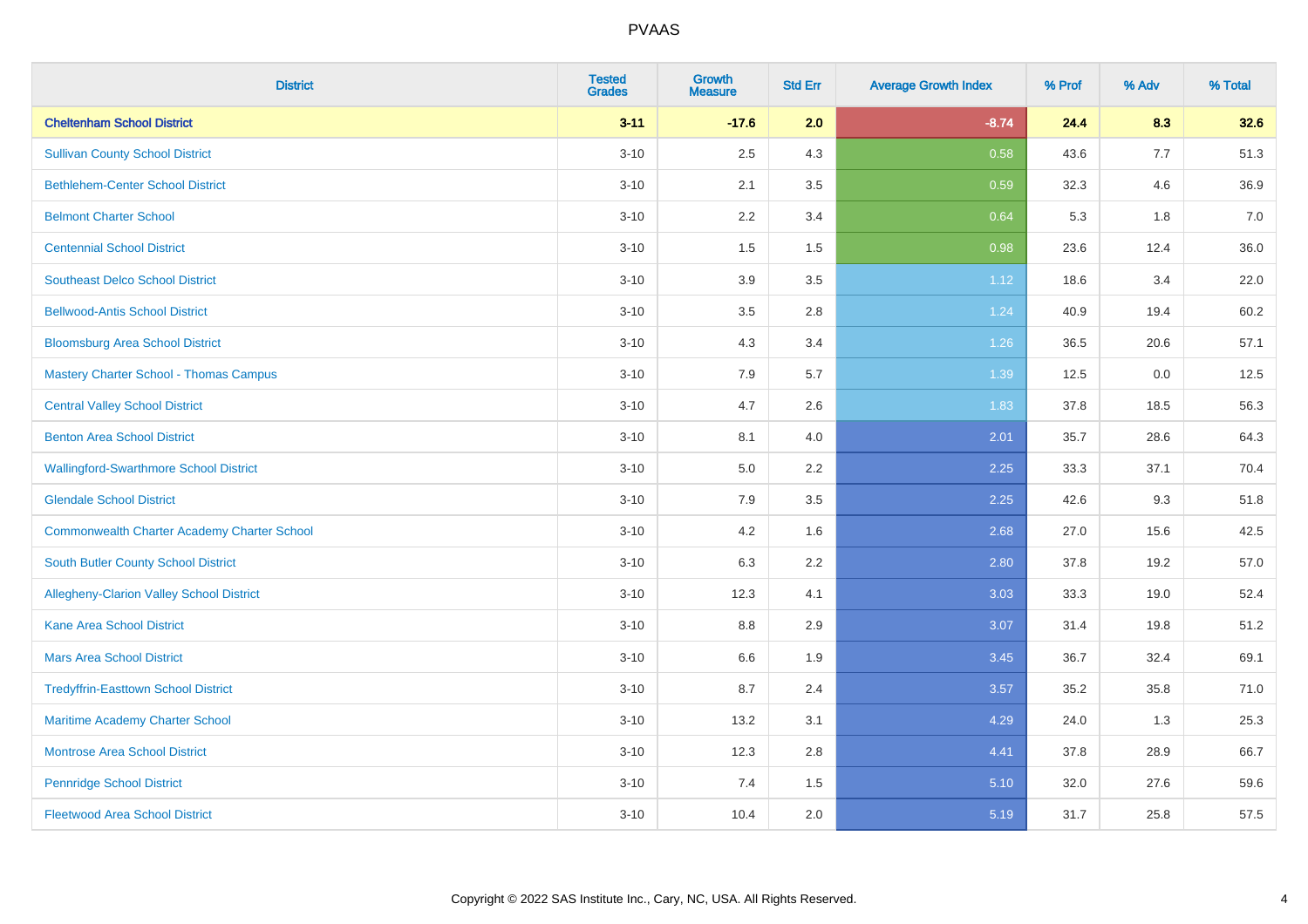| <b>District</b>                              | <b>Tested</b><br><b>Grades</b> | Growth<br><b>Measure</b> | <b>Std Err</b> | <b>Average Growth Index</b> | % Prof | % Adv | % Total |
|----------------------------------------------|--------------------------------|--------------------------|----------------|-----------------------------|--------|-------|---------|
| <b>Cheltenham School District</b>            | $3 - 11$                       | $-17.6$                  | 2.0            | $-8.74$                     | 24.4   | 8.3   | 32.6    |
| <b>Avon Grove School District</b>            | $3 - 10$                       | 7.6                      | 1.4            | 5.29                        | 33.7   | 33.2  | 67.0    |
| <b>Blue Mountain School District</b>         | $3 - 10$                       | 12.2                     | 2.1            | 5.81                        | 30.7   | 26.1  | 56.8    |
| <b>Collegium Charter School</b>              | $3 - 10$                       | 21.2                     | 2.6            | 8.18                        | 25.4   | 16.4  | 41.8    |
| <b>Derry Township School District</b>        | $3 - 10$                       | 20.1                     | 2.0            | 10.20                       | 32.8   | 46.9  | 79.7    |
| <b>Pittsburgh School District</b>            | $3 - 11$                       | $-13.0$                  | 1.1            | $-12.25$                    | 16.1   | 6.5   | 22.6    |
| <b>Butler Area School District</b>           | $3 - 11$                       | $-14.1$                  | 1.5            | $-9.60$                     | 26.4   | 11.1  | 37.5    |
| <b>North Hills School District</b>           | $3 - 11$                       | $-15.8$                  | 1.8            | $-8.84$                     | 26.4   | 19.8  | 46.2    |
| <b>Cheltenham School District</b>            | $3 - 11$                       | $-17.6$                  | 2.0            | $-8.74$                     | 24.4   | 8.3   | 32.6    |
| <b>Williamsport Area School District</b>     | $3 - 11$                       | $-11.7$                  | 1.4            | $-8.29$                     | 18.2   | 10.5  | 28.7    |
| <b>Greater Latrobe School District</b>       | $3 - 11$                       | $-14.1$                  | 2.0            | $-7.14$                     | 41.0   | 12.6  | 53.6    |
| <b>Kennett Consolidated School District</b>  | $3 - 11$                       | $-10.4$                  | 1.7            | $-6.27$                     | 28.7   | 14.0  | 42.7    |
| <b>Big Beaver Falls Area School District</b> | $3 - 11$                       | $-17.9$                  | 2.8            | $-6.27$                     | 9.4    | 2.8   | 12.2    |
| <b>Coatesville Area School District</b>      | $3 - 11$                       | $-9.5$                   | 1.6            | $-5.81$                     | 12.8   | 3.3   | 16.2    |
| <b>Central Cambria School District</b>       | $3 - 11$                       | $-12.7$                  | 2.3            | $-5.61$                     | 19.4   | 7.4   | 26.9    |
| <b>Aliquippa School District</b>             | $3 - 11$                       | $-20.0$                  | 3.6            | $-5.54$                     | 1.7    | 0.0   | 1.7     |
| <b>Frazier School District</b>               | $3 - 11$                       | $-18.9$                  | 3.4            | $-5.49$                     | 18.3   | 1.4   | 19.7    |
| <b>Washington School District</b>            | $3 - 11$                       | $-15.9$                  | 2.9            | $-5.44$                     | 12.9   | 1.7   | 14.7    |
| Philadelphia Academy Charter School          | $3 - 11$                       | $-14.7$                  | 2.7            | $-5.42$                     | 21.6   | 3.9   | 25.5    |
| <b>Bristol Township School District</b>      | $3 - 11$                       | $-7.4$                   | 1.4            | $-5.32$                     | 13.8   | 4.6   | 18.4    |
| <b>Wilkes-Barre Area School District</b>     | $3 - 11$                       | $-12.4$                  | 2.4            | $-5.18$                     | 14.2   | 3.7   | 17.9    |
| <b>East Lycoming School District</b>         | $3 - 11$                       | $-10.9$                  | 2.1            | $-5.08$                     | 22.5   | 8.2   | 30.8    |
| Meyersdale Area School District              | $3 - 11$                       | $-16.1$                  | 3.3            | $-4.94$                     | 20.3   | 5.8   | 26.1    |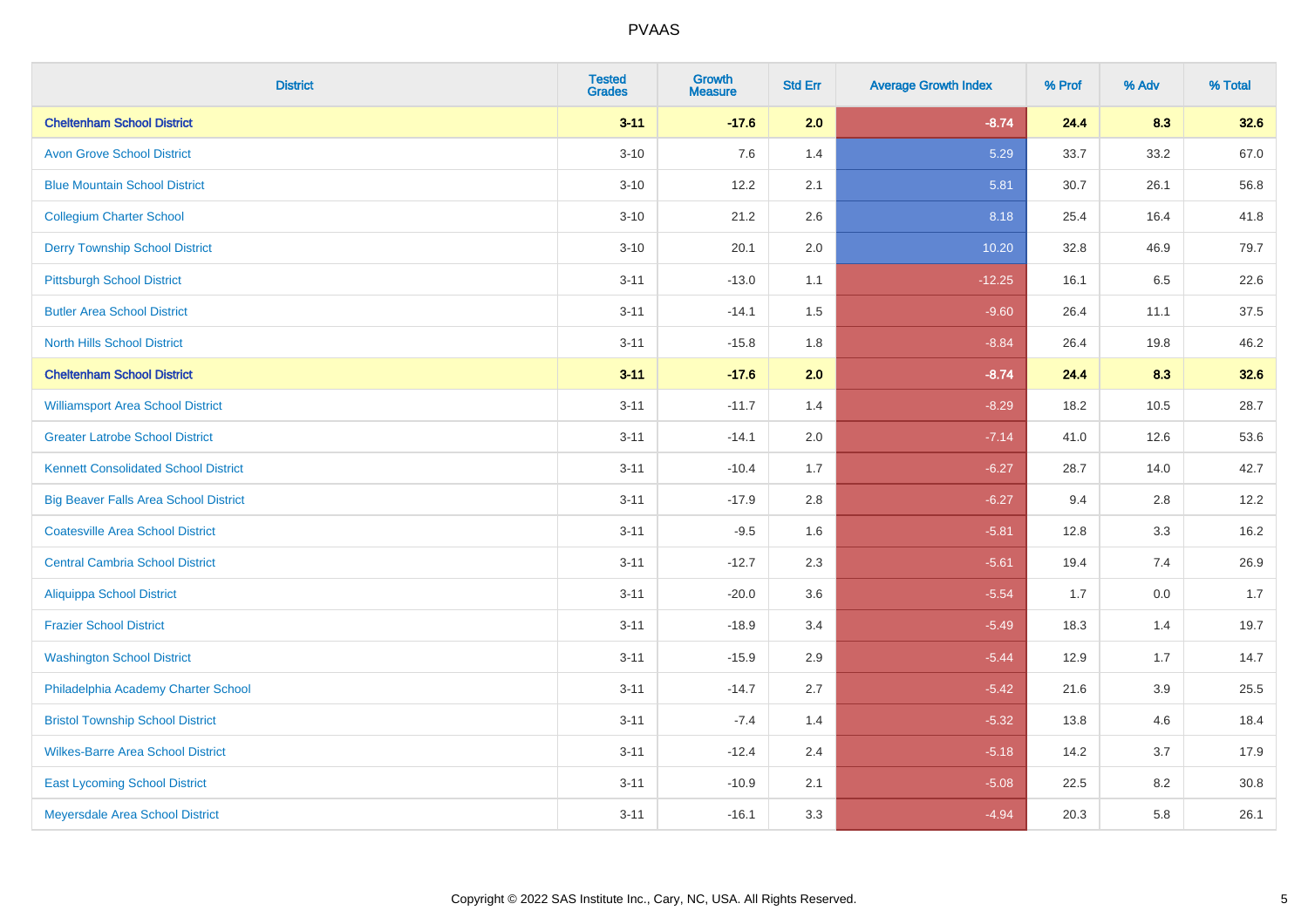| <b>District</b>                               | <b>Tested</b><br><b>Grades</b> | <b>Growth</b><br><b>Measure</b> | <b>Std Err</b> | <b>Average Growth Index</b> | % Prof | % Adv   | % Total |
|-----------------------------------------------|--------------------------------|---------------------------------|----------------|-----------------------------|--------|---------|---------|
| <b>Cheltenham School District</b>             | $3 - 11$                       | $-17.6$                         | 2.0            | $-8.74$                     | 24.4   | 8.3     | 32.6    |
| <b>Trinity Area School District</b>           | $3 - 11$                       | $-8.7$                          | 1.8            | $-4.87$                     | 20.9   | 9.8     | 30.8    |
| <b>Girard School District</b>                 | $3 - 11$                       | $-12.3$                         | 2.6            | $-4.76$                     | 29.7   | 18.9    | 48.6    |
| <b>Fannett-Metal School District</b>          | $3 - 11$                       | $-22.3$                         | 4.8            | $-4.65$                     | 16.4   | 6.6     | 23.0    |
| <b>Derry Area School District</b>             | $3 - 11$                       | $-11.8$                         | 2.6            | $-4.53$                     | 34.8   | 6.1     | 40.9    |
| <b>Northwestern School District</b>           | $3 - 11$                       | $-14.6$                         | 3.2            | $-4.51$                     | 32.5   | 13.7    | 46.2    |
| <b>Dunmore School District</b>                | $3 - 11$                       | $-12.2$                         | 2.7            | $-4.51$                     | 15.0   | 5.3     | 20.4    |
| <b>Hanover Public School District</b>         | $3 - 11$                       | $-12.4$                         | 2.7            | $-4.50$                     | 22.7   | 6.2     | 28.9    |
| Jim Thorpe Area School District               | $3 - 11$                       | $-10.9$                         | 2.4            | $-4.48$                     | 19.5   | $6.0\,$ | 25.5    |
| <b>Greenville Area School District</b>        | $3 - 11$                       | $-13.2$                         | 3.0            | $-4.45$                     | 32.1   | 4.6     | 36.7    |
| <b>Chambersburg Area School District</b>      | $3 - 11$                       | $-5.6$                          | 1.3            | $-4.42$                     | 24.2   | 15.2    | 39.4    |
| <b>General Mclane School District</b>         | $3 - 11$                       | $-10.7$                         | 2.4            | $-4.40$                     | 34.0   | 15.6    | 49.6    |
| <b>Big Spring School District</b>             | $3 - 11$                       | $-9.8$                          | 2.3            | $-4.32$                     | 23.6   | 12.9    | 36.5    |
| <b>Central Dauphin School District</b>        | $3 - 11$                       | $-5.2$                          | 1.2            | $-4.24$                     | 29.3   | 8.7     | 38.0    |
| <b>Chartiers Valley School District</b>       | $3 - 11$                       | $-9.1$                          | 2.1            | $-4.23$                     | 20.7   | 17.4    | 38.0    |
| <b>Central Fulton School District</b>         | $3 - 11$                       | $-13.3$                         | 3.2            | $-4.20$                     | 18.1   | 9.7     | 27.8    |
| <b>Williamsburg Community School District</b> | $3 - 11$                       | $-16.9$                         | 4.1            | $-4.14$                     | 22.4   | $0.0\,$ | 22.4    |
| <b>Moniteau School District</b>               | $3 - 11$                       | $-11.8$                         | 2.9            | $-4.07$                     | 22.6   | 5.0     | 27.6    |
| <b>Mcguffey School District</b>               | $3 - 11$                       | $-12.1$                         | 3.0            | $-4.06$                     | 12.8   | 5.9     | 18.6    |
| <b>Southmoreland School District</b>          | $3 - 11$                       | $-12.5$                         | 3.1            | $-4.04$                     | 33.3   | 15.5    | 48.8    |
| <b>Milton Area School District</b>            | $3 - 11$                       | $-10.1$                         | 2.5            | $-4.04$                     | 23.0   | 11.3    | 34.2    |
| <b>Deer Lakes School District</b>             | $3 - 11$                       | $-10.0$                         | 2.5            | $-4.02$                     | 27.7   | 9.9     | 37.6    |
| <b>Ellwood City Area School District</b>      | $3 - 11$                       | $-12.5$                         | 3.1            | $-4.00$                     | 26.7   | 8.7     | 35.4    |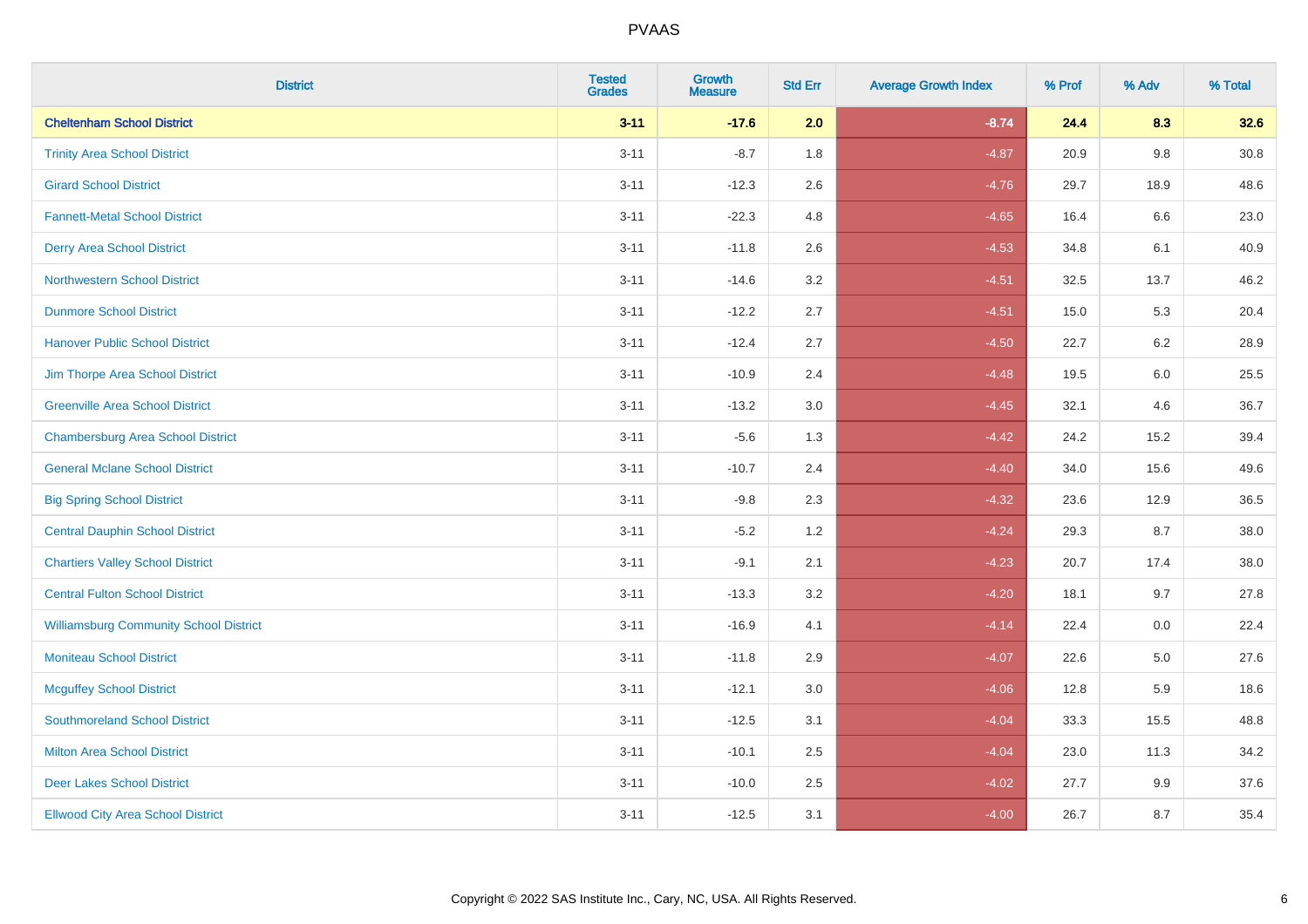| <b>District</b>                           | <b>Tested</b><br><b>Grades</b> | Growth<br><b>Measure</b> | <b>Std Err</b> | <b>Average Growth Index</b> | % Prof | % Adv | % Total |
|-------------------------------------------|--------------------------------|--------------------------|----------------|-----------------------------|--------|-------|---------|
| <b>Cheltenham School District</b>         | $3 - 11$                       | $-17.6$                  | 2.0            | $-8.74$                     | 24.4   | 8.3   | 32.6    |
| <b>Plum Borough School District</b>       | $3 - 11$                       | $-9.4$                   | 2.4            | $-3.98$                     | 32.9   | 27.4  | 60.4    |
| <b>Windber Area School District</b>       | $3 - 11$                       | $-11.9$                  | 3.0            | $-3.94$                     | 41.0   | 10.3  | 51.3    |
| <b>Bethlehem Area School District</b>     | $3 - 11$                       | $-4.5$                   | 1.1            | $-3.91$                     | 20.4   | 11.3  | 31.7    |
| <b>Tacony Academy Charter School</b>      | $3 - 11$                       | $-12.9$                  | 3.3            | $-3.90$                     | 8.6    | 1.4   | 10.0    |
| <b>Pittston Area School District</b>      | $3 - 11$                       | $-8.2$                   | 2.2            | $-3.75$                     | 26.7   | 14.8  | 41.5    |
| <b>Mohawk Area School District</b>        | $3 - 11$                       | $-10.5$                  | 2.8            | $-3.75$                     | 35.1   | 10.6  | 45.7    |
| <b>Shade-Central City School District</b> | $3 - 11$                       | $-14.6$                  | 4.0            | $-3.68$                     | 9.6    | 0.0   | 9.6     |
| Morrisville Borough School District       | $3 - 11$                       | $-13.1$                  | 3.7            | $-3.52$                     | 4.9    | 1.6   | 6.6     |
| Mechanicsburg Area School District        | $3 - 11$                       | $-5.7$                   | 1.6            | $-3.48$                     | 35.1   | 16.0  | 51.2    |
| <b>South Park School District</b>         | $3 - 11$                       | $-8.8$                   | 2.5            | $-3.46$                     | 28.1   | 17.0  | 45.2    |
| <b>Burgettstown Area School District</b>  | $3 - 11$                       | $-11.2$                  | 3.2            | $-3.46$                     | 16.0   | 2.7   | 18.7    |
| <b>Ligonier Valley School District</b>    | $3 - 11$                       | $-10.8$                  | 3.1            | $-3.43$                     | 34.1   | 5.8   | 39.9    |
| <b>Mount Carmel Area School District</b>  | $3 - 11$                       | $-7.9$                   | 2.3            | $-3.38$                     | 18.2   | 4.4   | 22.6    |
| East Stroudsburg Area School District     | $3 - 11$                       | $-4.9$                   | 1.4            | $-3.38$                     | 22.7   | 12.5  | 35.2    |
| <b>Riverview School District</b>          | $3 - 11$                       | $-13.0$                  | 4.0            | $-3.29$                     | 43.1   | 7.8   | 51.0    |
| <b>Canon-Mcmillan School District</b>     | $3 - 11$                       | $-5.0$                   | 1.5            | $-3.25$                     | 30.8   | 28.5  | 59.3    |
| <b>Somerset Area School District</b>      | $3 - 11$                       | $-7.6$                   | 2.4            | $-3.17$                     | 21.0   | 14.5  | 35.5    |
| <b>Parkland School District</b>           | $3 - 11$                       | $-3.7$                   | 1.2            | $-3.17$                     | 31.4   | 30.6  | 62.0    |
| <b>Keystone Oaks School District</b>      | $3 - 11$                       | $-7.2$                   | 2.3            | $-3.14$                     | 30.0   | 11.1  | 41.0    |
| <b>Hanover Area School District</b>       | $3 - 11$                       | $-14.7$                  | 4.7            | $-3.13$                     | 12.1   | 3.0   | 15.2    |
| <b>Greensburg Salem School District</b>   | $3 - 11$                       | $-6.9$                   | 2.2            | $-3.06$                     | 30.3   | 13.3  | 43.6    |
| Gettysburg Area School District           | $3 - 11$                       | $-6.0$                   | 2.0            | $-3.02$                     | 28.8   | 19.6  | 48.5    |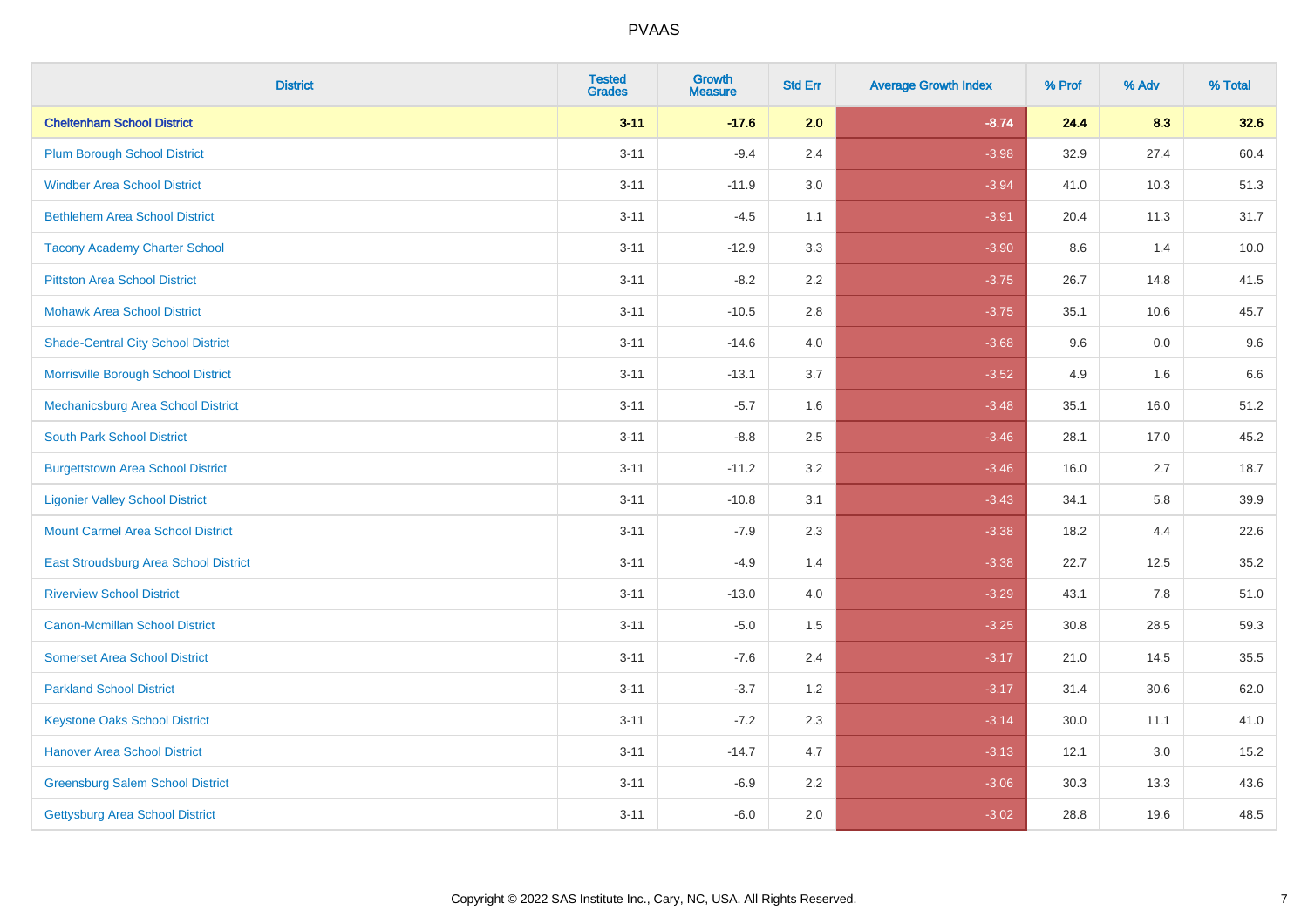| <b>District</b>                              | <b>Tested</b><br><b>Grades</b> | Growth<br><b>Measure</b> | <b>Std Err</b> | <b>Average Growth Index</b> | % Prof | % Adv   | % Total |
|----------------------------------------------|--------------------------------|--------------------------|----------------|-----------------------------|--------|---------|---------|
| <b>Cheltenham School District</b>            | $3 - 11$                       | $-17.6$                  | 2.0            | $-8.74$                     | 24.4   | 8.3     | 32.6    |
| <b>Corry Area School District</b>            | $3 - 11$                       | $-6.8$                   | 2.3            | $-3.01$                     | 24.0   | 8.8     | 32.8    |
| <b>Carlisle Area School District</b>         | $3 - 11$                       | $-5.2$                   | 1.7            | $-2.99$                     | 28.0   | 19.3    | 47.3    |
| <b>Montour School District</b>               | $3 - 11$                       | $-6.1$                   | 2.1            | $-2.95$                     | 31.8   | 23.6    | 55.3    |
| <b>Baldwin-Whitehall School District</b>     | $3 - 11$                       | $-5.5$                   | 1.9            | $-2.93$                     | 32.0   | 14.7    | 46.7    |
| Mifflinburg Area School District             | $3 - 11$                       | $-6.0$                   | 2.1            | $-2.87$                     | 32.7   | 13.3    | 46.0    |
| <b>Berwick Area School District</b>          | $3 - 11$                       | $-6.9$                   | 2.4            | $-2.84$                     | 22.3   | 11.5    | 33.8    |
| Southern Columbia Area School District       | $3 - 11$                       | $-8.5$                   | 3.0            | $-2.83$                     | 30.5   | 12.8    | 43.3    |
| <b>Sharon City School District</b>           | $3 - 11$                       | $-6.5$                   | 2.3            | $-2.79$                     | 13.1   | 5.0     | 18.1    |
| <b>Pottsgrove School District</b>            | $3 - 11$                       | $-5.5$                   | 2.0            | $-2.78$                     | 28.6   | 10.3    | 38.8    |
| <b>Karns City Area School District</b>       | $3 - 11$                       | $-7.2$                   | 2.6            | $-2.71$                     | 26.4   | 20.8    | 47.2    |
| <b>Eastern York School District</b>          | $3 - 11$                       | $-6.2$                   | 2.3            | $-2.70$                     | 27.8   | 18.5    | 46.4    |
| <b>Governor Mifflin School District</b>      | $3 - 11$                       | $-4.4$                   | 1.6            | $-2.69$                     | 30.3   | 7.7     | 38.0    |
| <b>Connellsville Area School District</b>    | $3 - 11$                       | $-5.3$                   | 2.0            | $-2.67$                     | 24.2   | $5.0\,$ | 29.1    |
| <b>Blairsville-Saltsburg School District</b> | $3 - 11$                       | $-7.5$                   | 2.8            | $-2.67$                     | 20.1   | 8.2     | 28.3    |
| <b>Richland School District</b>              | $3 - 11$                       | $-6.9$                   | 2.6            | $-2.63$                     | 40.1   | 20.9    | 61.0    |
| <b>Bethel Park School District</b>           | $3 - 11$                       | $-4.4$                   | 1.7            | $-2.62$                     | 40.1   | 27.3    | 67.4    |
| <b>Forbes Road School District</b>           | $3 - 11$                       | $-11.5$                  | 4.7            | $-2.43$                     | 23.1   | 10.3    | 33.3    |
| <b>Redbank Valley School District</b>        | $3 - 11$                       | $-7.5$                   | 3.1            | $-2.41$                     | 12.4   | 10.6    | 23.1    |
| <b>Wyoming Valley West School District</b>   | $3 - 11$                       | $-5.5$                   | 2.3            | $-2.38$                     | 22.2   | 9.2     | 31.4    |
| Mount Pleasant Area School District          | $3 - 11$                       | $-5.4$                   | 2.3            | $-2.37$                     | 33.3   | 8.7     | 42.0    |
| <b>Octorara Area School District</b>         | $3 - 11$                       | $-7.5$                   | 3.2            | $-2.35$                     | 26.1   | 17.0    | 43.2    |
| <b>Riverside School District</b>             | $3 - 11$                       | $-6.2$                   | 2.7            | $-2.33$                     | 20.8   | 17.0    | 37.7    |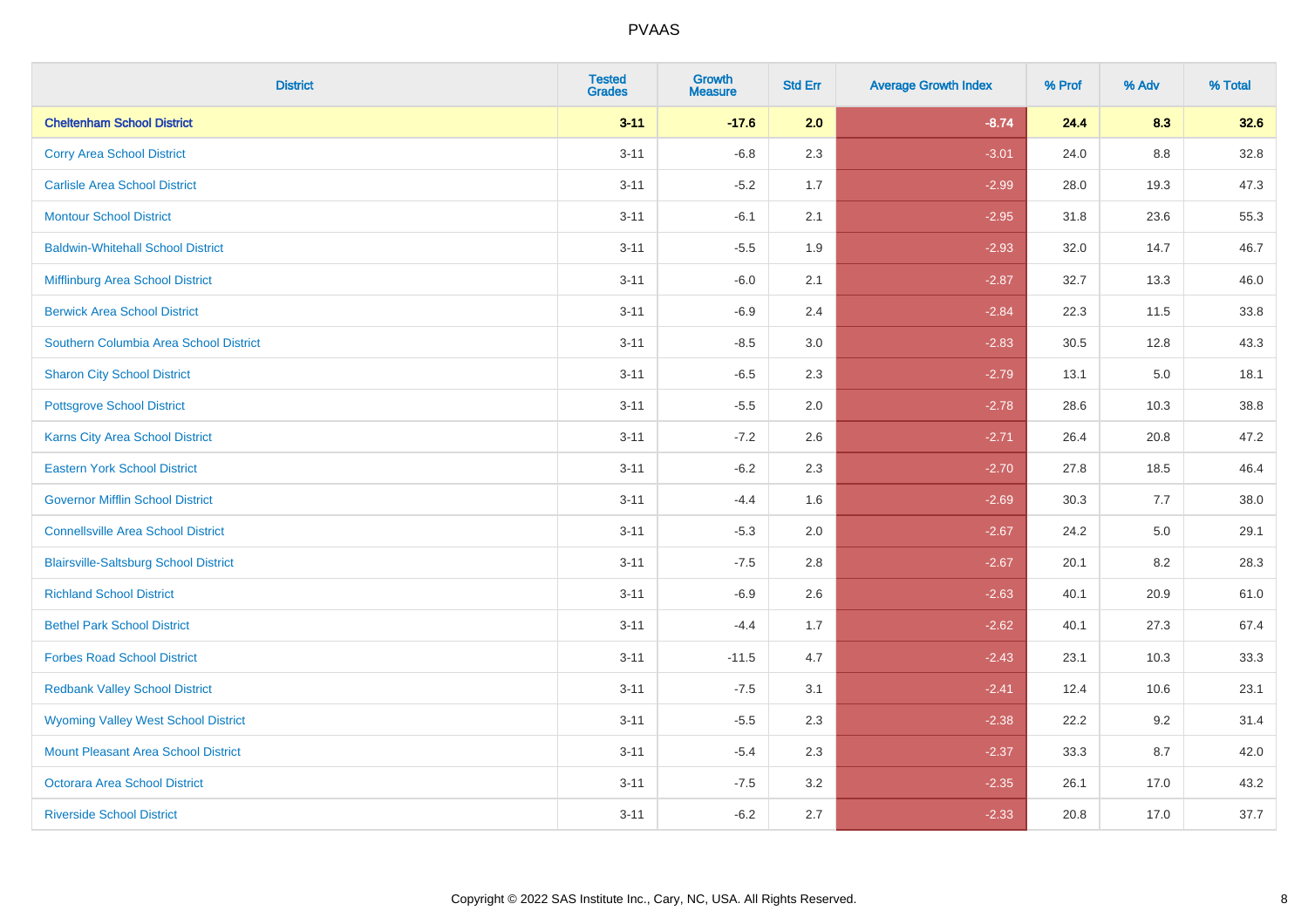| <b>District</b>                                | <b>Tested</b><br><b>Grades</b> | Growth<br><b>Measure</b> | <b>Std Err</b> | <b>Average Growth Index</b> | % Prof | % Adv | % Total |
|------------------------------------------------|--------------------------------|--------------------------|----------------|-----------------------------|--------|-------|---------|
| <b>Cheltenham School District</b>              | $3 - 11$                       | $-17.6$                  | 2.0            | $-8.74$                     | 24.4   | 8.3   | 32.6    |
| Jamestown Area School District                 | $3 - 11$                       | $-9.5$                   | 4.1            | $-2.33$                     | 41.5   | 4.9   | 46.3    |
| <b>Commodore Perry School District</b>         | $3 - 11$                       | $-10.4$                  | 4.5            | $-2.30$                     | 29.4   | 5.9   | 35.3    |
| <b>Susquenita School District</b>              | $3 - 11$                       | $-5.9$                   | 2.6            | $-2.28$                     | 30.6   | 13.9  | 44.4    |
| <b>Owen J Roberts School District</b>          | $3 - 11$                       | $-3.5$                   | 1.5            | $-2.27$                     | 36.8   | 24.4  | 61.2    |
| <b>Elizabeth Forward School District</b>       | $3 - 11$                       | $-5.5$                   | 2.5            | $-2.25$                     | 32.2   | 12.8  | 45.0    |
| <b>Western Beaver County School District</b>   | $3 - 11$                       | $-9.3$                   | 4.2            | $-2.20$                     | 45.1   | 3.9   | 49.0    |
| North Schuylkill School District               | $3 - 11$                       | $-4.7$                   | 2.2            | $-2.16$                     | 20.2   | 11.7  | 31.9    |
| <b>Elk Lake School District</b>                | $3 - 11$                       | $-6.1$                   | 2.9            | $-2.12$                     | 26.3   | 11.6  | 37.9    |
| <b>East Allegheny School District</b>          | $3 - 11$                       | $-6.4$                   | 3.0            | $-2.11$                     | 21.0   | 7.4   | 28.4    |
| <b>West Greene School District</b>             | $3 - 11$                       | $-8.1$                   | 3.9            | $-2.08$                     | 31.0   | 11.9  | 42.9    |
| <b>Wellsboro Area School District</b>          | $3 - 11$                       | $-6.3$                   | 3.0            | $-2.08$                     | 24.4   | 13.4  | 37.8    |
| <b>Boyertown Area School District</b>          | $3 - 11$                       | $-2.9$                   | 1.4            | $-2.06$                     | 30.8   | 22.6  | 53.4    |
| <b>Freedom Area School District</b>            | $3 - 11$                       | $-6.3$                   | 3.1            | $-2.04$                     | 22.9   | 8.4   | 31.3    |
| <b>Riverside Beaver County School District</b> | $3 - 11$                       | $-5.5$                   | 2.7            | $-2.03$                     | 35.8   | 23.2  | 59.0    |
| <b>Kiski Area School District</b>              | $3 - 11$                       | $-4.0$                   | 2.0            | $-1.99$                     | 23.1   | 18.2  | 41.3    |
| <b>Titusville Area School District</b>         | $3 - 11$                       | $-5.0$                   | 2.5            | $-1.98$                     | 26.5   | 6.8   | 33.3    |
| Lehigh Valley Academy Regional Charter School  | $3 - 11$                       | $-5.9$                   | 3.0            | $-1.98$                     | 20.0   | 7.7   | 27.7    |
| <b>North East School District</b>              | $3 - 11$                       | $-5.3$                   | 2.7            | $-1.97$                     | 31.7   | 24.8  | 56.4    |
| Schuylkill Haven Area School District          | $3 - 11$                       | $-5.3$                   | 2.7            | $-1.96$                     | 22.2   | 11.6  | 33.8    |
| <b>Southern Lehigh School District</b>         | $3 - 11$                       | $-4.1$                   | 2.1            | $-1.94$                     | 39.3   | 28.0  | 67.2    |
| Millersburg Area School District               | $3 - 11$                       | $-6.6$                   | 3.4            | $-1.92$                     | 24.1   | 10.3  | 34.5    |
| <b>Jenkintown School District</b>              | $3 - 11$                       | $-7.9$                   | 4.1            | $-1.92$                     | 34.1   | 27.3  | 61.4    |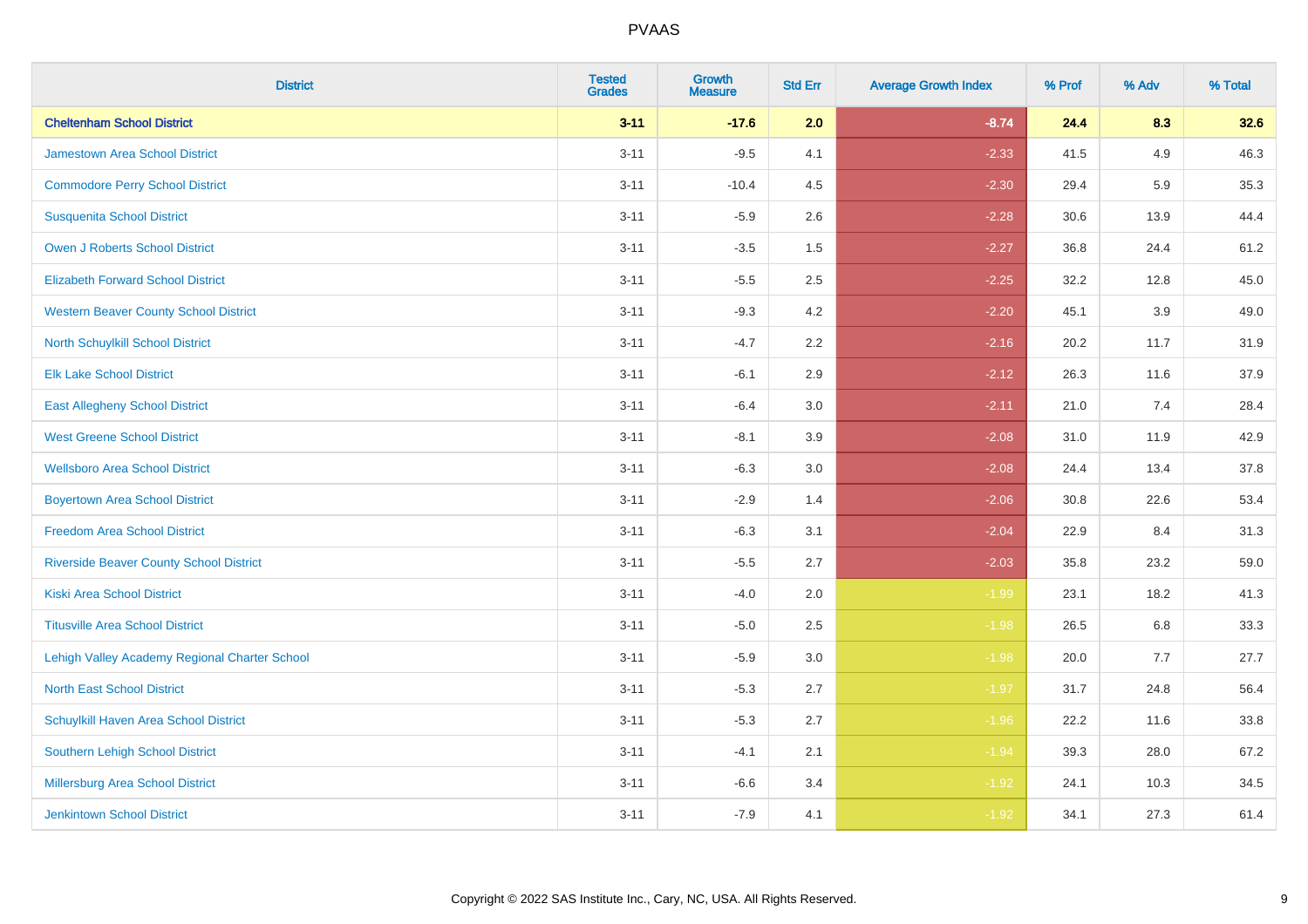| <b>District</b>                            | <b>Tested</b><br><b>Grades</b> | <b>Growth</b><br><b>Measure</b> | <b>Std Err</b> | <b>Average Growth Index</b> | % Prof | % Adv | % Total |
|--------------------------------------------|--------------------------------|---------------------------------|----------------|-----------------------------|--------|-------|---------|
| <b>Cheltenham School District</b>          | $3 - 11$                       | $-17.6$                         | 2.0            | $-8.74$                     | 24.4   | 8.3   | 32.6    |
| <b>Penn Cambria School District</b>        | $3 - 11$                       | $-4.5$                          | 2.4            | $-1.86$                     | 27.3   | 15.8  | 43.2    |
| <b>Montgomery Area School District</b>     | $3 - 11$                       | $-5.8$                          | 3.2            | $-1.83$                     | 25.0   | 11.5  | 36.5    |
| <b>West Chester Area School District</b>   | $3 - 11$                       | $-2.1$                          | 1.2            | $-1.83$                     | 36.4   | 23.2  | 59.6    |
| <b>Pleasant Valley School District</b>     | $3 - 11$                       | $-3.3$                          | 1.8            | $-1.80$                     | 28.5   | 10.4  | 39.0    |
| New Kensington-Arnold School District      | $3 - 11$                       | $-5.8$                          | 3.2            | $-1.80$                     | 10.8   | 1.2   | 12.0    |
| Renaissance Academy Charter School         | $3 - 11$                       | $-5.6$                          | 3.1            | $-1.79$                     | 28.4   | 18.5  | 46.9    |
| <b>Oxford Area School District</b>         | $3 - 11$                       | $-3.1$                          | 1.8            | $-1.77$                     | 27.5   | 14.5  | 42.0    |
| Southern Huntingdon County School District | $3 - 11$                       | $-5.9$                          | 3.4            | $-1.76$                     | 32.8   | 4.9   | 37.7    |
| <b>Union Area School District</b>          | $3 - 11$                       | $-6.5$                          | 3.8            | $-1.70$                     | 30.6   | 12.2  | 42.9    |
| Hatboro-Horsham School District            | $3 - 11$                       | $-2.7$                          | 1.6            | $-1.65$                     | 27.9   | 17.9  | 45.8    |
| <b>Steelton-Highspire School District</b>  | $3 - 11$                       | $-5.3$                          | 3.2            | $-1.65$                     | 13.9   | 0.0   | 13.9    |
| <b>Hollidaysburg Area School District</b>  | $3 - 11$                       | $-2.7$                          | 1.6            | $-1.64$                     | 32.6   | 15.2  | 47.8    |
| <b>Laurel Highlands School District</b>    | $3 - 11$                       | $-3.8$                          | 2.3            | $-1.63$                     | 20.9   | 14.6  | 35.4    |
| Insight PA Cyber Charter School            | $3 - 11$                       | $-9.4$                          | 5.8            | $-1.62$                     | 25.6   | 4.6   | 30.2    |
| <b>Slippery Rock Area School District</b>  | $3 - 11$                       | $-3.8$                          | 2.5            | $-1.56$                     | 30.8   | 21.9  | 52.7    |
| <b>Charleroi School District</b>           | $3 - 11$                       | $-4.3$                          | 2.7            | $-1.55$                     | 22.2   | 15.9  | 38.1    |
| <b>Ridgway Area School District</b>        | $3 - 11$                       | $-6.1$                          | 4.0            | $-1.53$                     | 42.2   | 15.6  | 57.8    |
| <b>Nazareth Area School District</b>       | $3 - 11$                       | $-2.5$                          | 1.7            | $-1.53$                     | 29.2   | 24.6  | 53.8    |
| <b>Crestwood School District</b>           | $3 - 11$                       | $-3.4$                          | 2.2            | $-1.52$                     | 33.1   | 21.7  | 54.9    |
| <b>Towanda Area School District</b>        | $3 - 11$                       | $-4.0$                          | 2.6            | $-1.52$                     | 24.8   | 9.9   | 34.8    |
| <b>Greater Johnstown School District</b>   | $3 - 11$                       | $-3.5$                          | 2.4            | $-1.45$                     | 10.3   | 1.3   | 11.5    |
| Salisbury-Elk Lick School District         | $3 - 11$                       | $-8.4$                          | 5.8            | $-1.45$                     | 33.3   | 5.6   | 38.9    |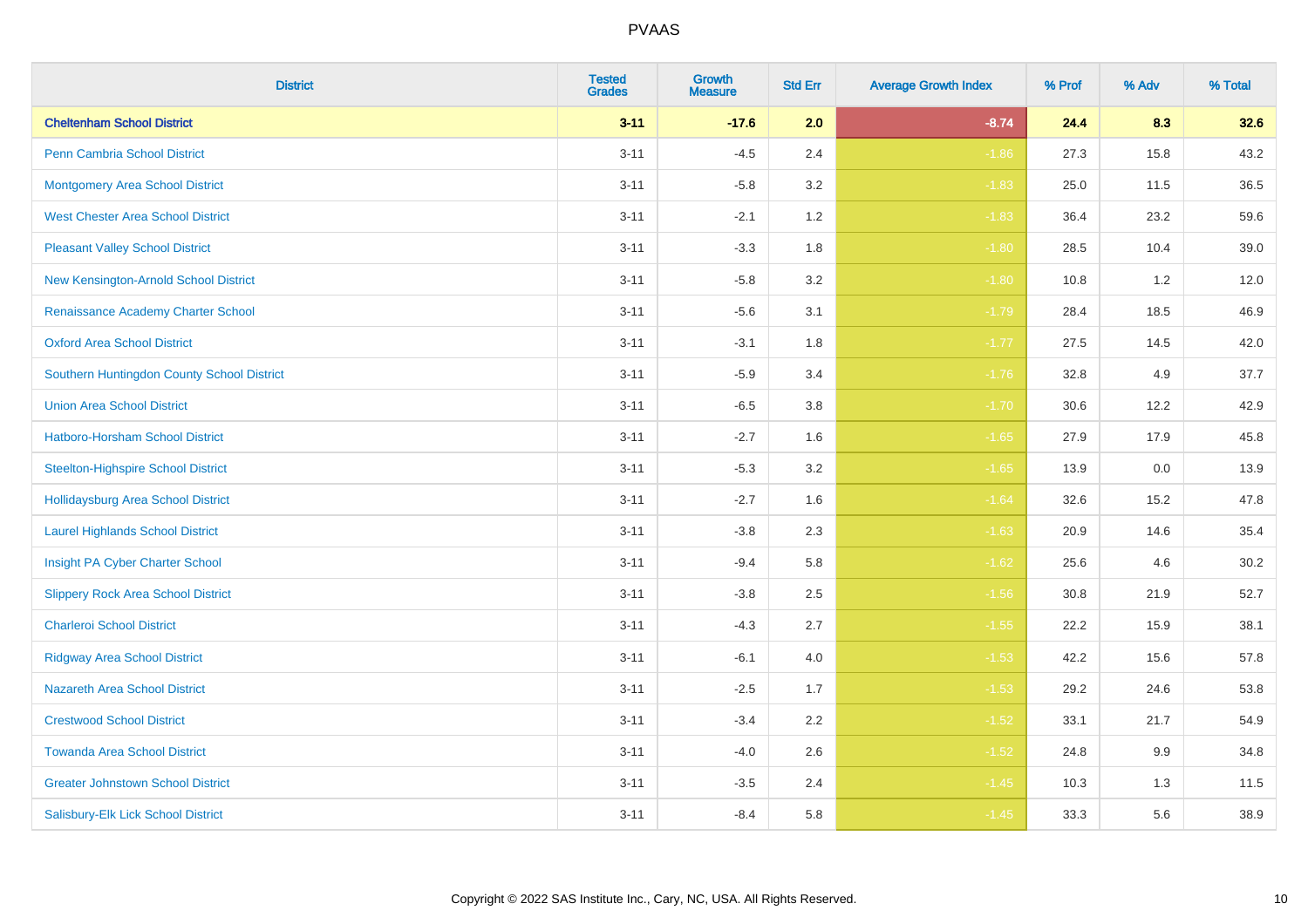| <b>District</b>                              | <b>Tested</b><br><b>Grades</b> | Growth<br><b>Measure</b> | <b>Std Err</b> | <b>Average Growth Index</b> | % Prof | % Adv   | % Total |
|----------------------------------------------|--------------------------------|--------------------------|----------------|-----------------------------|--------|---------|---------|
| <b>Cheltenham School District</b>            | $3 - 11$                       | $-17.6$                  | 2.0            | $-8.74$                     | 24.4   | 8.3     | 32.6    |
| <b>Rochester Area School District</b>        | $3 - 11$                       | $-5.7$                   | 3.9            | $-1.45$                     | 14.9   | 2.1     | 17.0    |
| <b>Middletown Area School District</b>       | $3 - 11$                       | $-3.4$                   | 2.4            | $-1.44$                     | 34.3   | 15.2    | 49.4    |
| <b>Weatherly Area School District</b>        | $3 - 11$                       | $-5.8$                   | 4.0            | $-1.44$                     | 32.1   | $8.9\,$ | 41.1    |
| <b>Franklin Area School District</b>         | $3 - 11$                       | $-3.7$                   | 2.6            | $-1.43$                     | 30.5   | 5.9     | 36.4    |
| <b>Chester-Upland School District</b>        | $3 - 11$                       | $-3.6$                   | 2.6            | $-1.38$                     | 1.6    | 0.0     | 1.6     |
| <b>Dubois Area School District</b>           | $3 - 11$                       | $-2.8$                   | 2.0            | $-1.37$                     | 35.5   | 19.0    | 54.6    |
| <b>Southern Fulton School District</b>       | $3 - 11$                       | $-5.1$                   | 4.0            | $-1.29$                     | 21.7   | 13.0    | 34.8    |
| <b>Shenandoah Valley School District</b>     | $3 - 11$                       | $-4.5$                   | 3.5            | $-1.29$                     | 14.3   | 0.0     | 14.3    |
| <b>Springfield Township School District</b>  | $3 - 11$                       | $-3.9$                   | 3.1            | $-1.27$                     | 37.2   | 30.8    | 68.1    |
| <b>Propel Charter School-Homestead</b>       | $3 - 11$                       | $-5.0$                   | 3.9            | $-1.27$                     | 7.3    | 0.0     | 7.3     |
| <b>Cornell School District</b>               | $3 - 11$                       | $-5.5$                   | 4.6            | $-1.20$                     | 11.3   | 3.2     | 14.5    |
| <b>Susquehanna Community School District</b> | $3 - 11$                       | $-4.5$                   | 3.8            | $-1.19$                     | 31.9   | $8.8\,$ | 40.7    |
| <b>Shaler Area School District</b>           | $3 - 11$                       | $-2.1$                   | 1.8            | $-1.18$                     | 32.0   | 13.0    | 45.0    |
| Northwestern Lehigh School District          | $3 - 11$                       | $-2.4$                   | 2.1            | $-1.14$                     | 41.7   | 17.9    | 59.5    |
| <b>Shamokin Area School District</b>         | $3 - 11$                       | $-2.6$                   | 2.5            | $-1.06$                     | 19.6   | 9.8     | 29.3    |
| <b>Sugar Valley Rural Charter School</b>     | $3 - 11$                       | $-3.6$                   | 3.7            | $-0.98$                     | 10.3   | 0.0     | 10.3    |
| <b>Uniontown Area School District</b>        | $3 - 11$                       | $-2.8$                   | 3.1            | $-0.91$                     | 31.7   | 7.3     | 39.0    |
| <b>Minersville Area School District</b>      | $3 - 11$                       | $-2.9$                   | 3.4            | $-0.86$                     | 27.4   | 9.7     | 37.1    |
| <b>Northgate School District</b>             | $3 - 11$                       | $-3.0$                   | 3.4            | $-0.85$                     | 35.6   | 6.8     | 42.4    |
| Albert Gallatin Area School District         | $3 - 11$                       | $-1.7$                   | 2.3            | $-0.72$                     | 31.9   | 20.7    | 52.7    |
| <b>Norwin School District</b>                | $3 - 11$                       | $-1.1$                   | 1.6            | $-0.70$                     | 37.7   | 27.6    | 65.2    |
| Northern Bedford County School District      | $3 - 11$                       | $-2.3$                   | 3.3            | $-0.69$                     | 26.2   | 16.9    | 43.1    |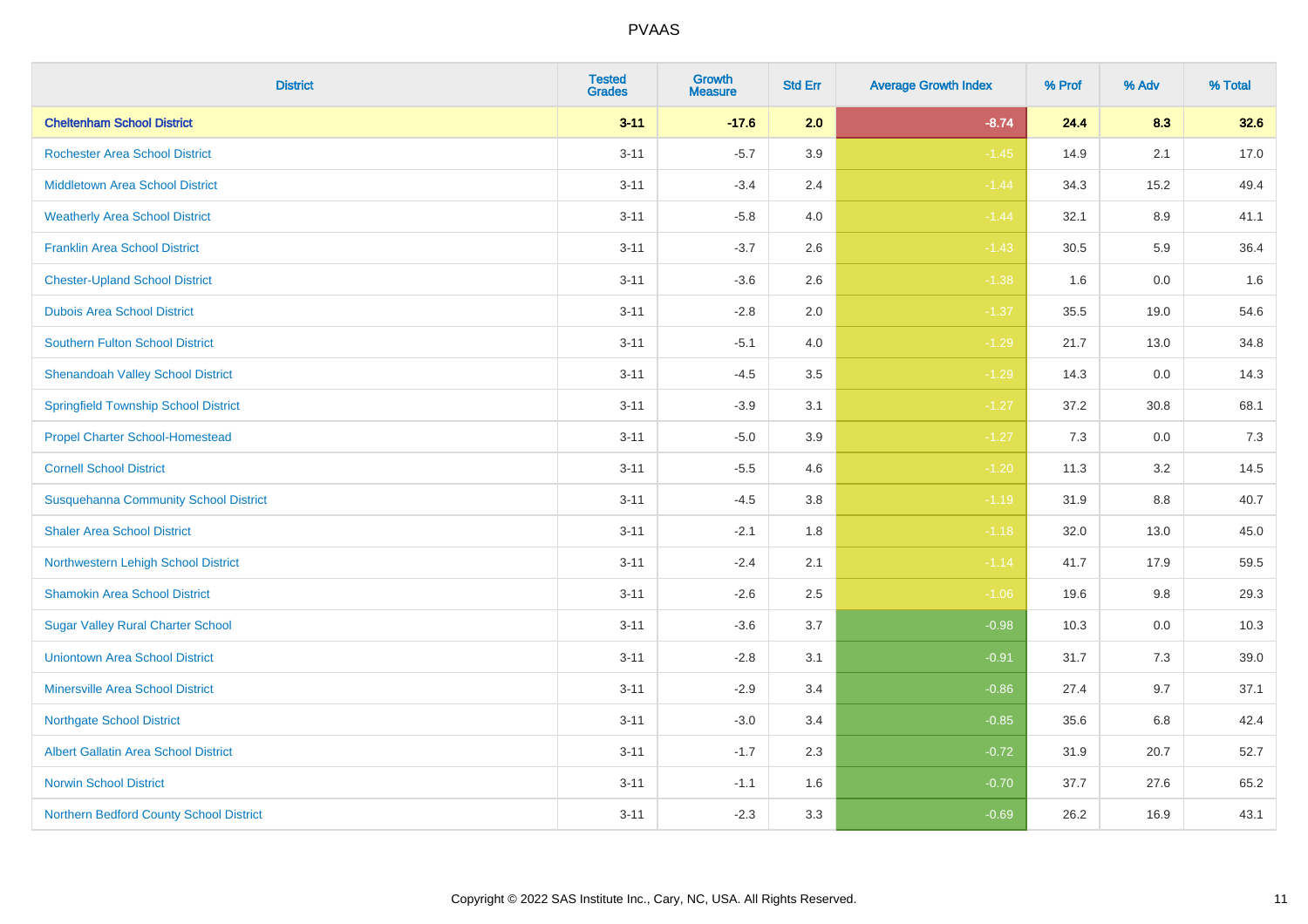| <b>District</b>                             | <b>Tested</b><br><b>Grades</b> | Growth<br><b>Measure</b> | <b>Std Err</b> | <b>Average Growth Index</b> | % Prof | % Adv | % Total |
|---------------------------------------------|--------------------------------|--------------------------|----------------|-----------------------------|--------|-------|---------|
| <b>Cheltenham School District</b>           | $3 - 11$                       | $-17.6$                  | 2.0            | $-8.74$                     | 24.4   | 8.3   | 32.6    |
| <b>New Brighton Area School District</b>    | $3 - 11$                       | $-2.1$                   | 3.2            | $-0.65$                     | 31.5   | 11.1  | 42.6    |
| Propel Charter School - Braddock Hills      | $3 - 11$                       | $-2.1$                   | 3.3            | $-0.63$                     | 4.8    | 3.2   | 8.1     |
| <b>Lebanon School District</b>              | $3 - 11$                       | $-1.2$                   | 1.9            | $-0.63$                     | 15.2   | 6.4   | 21.6    |
| <b>Carlynton School District</b>            | $3 - 11$                       | $-2.0$                   | 3.2            | $-0.62$                     | 27.9   | 5.2   | 33.1    |
| <b>Exeter Township School District</b>      | $3 - 11$                       | $-1.0$                   | 1.7            | $-0.58$                     | 27.2   | 15.6  | 42.8    |
| <b>South Eastern School District</b>        | $3 - 11$                       | $-1.0$                   | 1.8            | $-0.55$                     | 36.4   | 17.1  | 53.5    |
| <b>Highlands School District</b>            | $3 - 11$                       | $-1.3$                   | 2.3            | $-0.55$                     | 32.6   | 10.5  | 43.0    |
| <b>Lakeview School District</b>             | $3 - 11$                       | $-1.9$                   | 3.5            | $-0.53$                     | 41.5   | 12.3  | 53.8    |
| <b>York Academy Regional Charter School</b> | $3 - 11$                       | $-2.3$                   | 4.4            | $-0.52$                     | 23.5   | 2.0   | 25.5    |
| <b>Allegheny Valley School District</b>     | $3 - 11$                       | $-1.9$                   | 3.9            | $-0.48$                     | 31.8   | 11.4  | 43.2    |
| <b>Schuylkill Valley School District</b>    | $3 - 11$                       | $-1.0$                   | 2.2            | $-0.47$                     | 29.8   | 20.2  | 50.0    |
| <b>Chichester School District</b>           | $3 - 11$                       | $-1.8$                   | $4.2\,$        | $-0.44$                     | 40.0   | 14.0  | 54.0    |
| <b>Farrell Area School District</b>         | $3 - 11$                       | $-1.9$                   | 4.2            | $-0.44$                     | 9.3    | 11.6  | 20.9    |
| <b>Burrell School District</b>              | $3 - 11$                       | $-1.5$                   | 3.3            | $-0.44$                     | 27.8   | 17.7  | 45.6    |
| <b>Forest Area School District</b>          | $3 - 11$                       | $-1.8$                   | 4.7            | $-0.37$                     | 18.9   | 15.1  | 34.0    |
| <b>Westmont Hilltop School District</b>     | $3 - 11$                       | $-1.0$                   | 2.8            | $-0.36$                     | 33.3   | 14.7  | 48.0    |
| <b>Pine Grove Area School District</b>      | $3 - 11$                       | $-1.1$                   | 3.0            | $-0.36$                     | 29.5   | 14.3  | 43.8    |
| <b>Everett Area School District</b>         | $3 - 11$                       | $-1.1$                   | 3.1            | $-0.34$                     | 34.2   | 13.2  | 47.4    |
| <b>Palmerton Area School District</b>       | $3 - 11$                       | $-0.9$                   | 2.7            | $-0.34$                     | 34.3   | 14.3  | 48.6    |
| <b>Clairton City School District</b>        | $3 - 11$                       | $-1.6$                   | 5.0            | $-0.32$                     | 3.8    | 0.5   | 4.4     |
| South Allegheny School District             | $3 - 11$                       | $-0.9$                   | 3.1            | $-0.30$                     | 23.8   | 2.5   | 26.2    |
| Northern Lebanon School District            | $3 - 11$                       | $-0.7$                   | 2.3            | $-0.29$                     | 18.8   | 6.8   | 25.6    |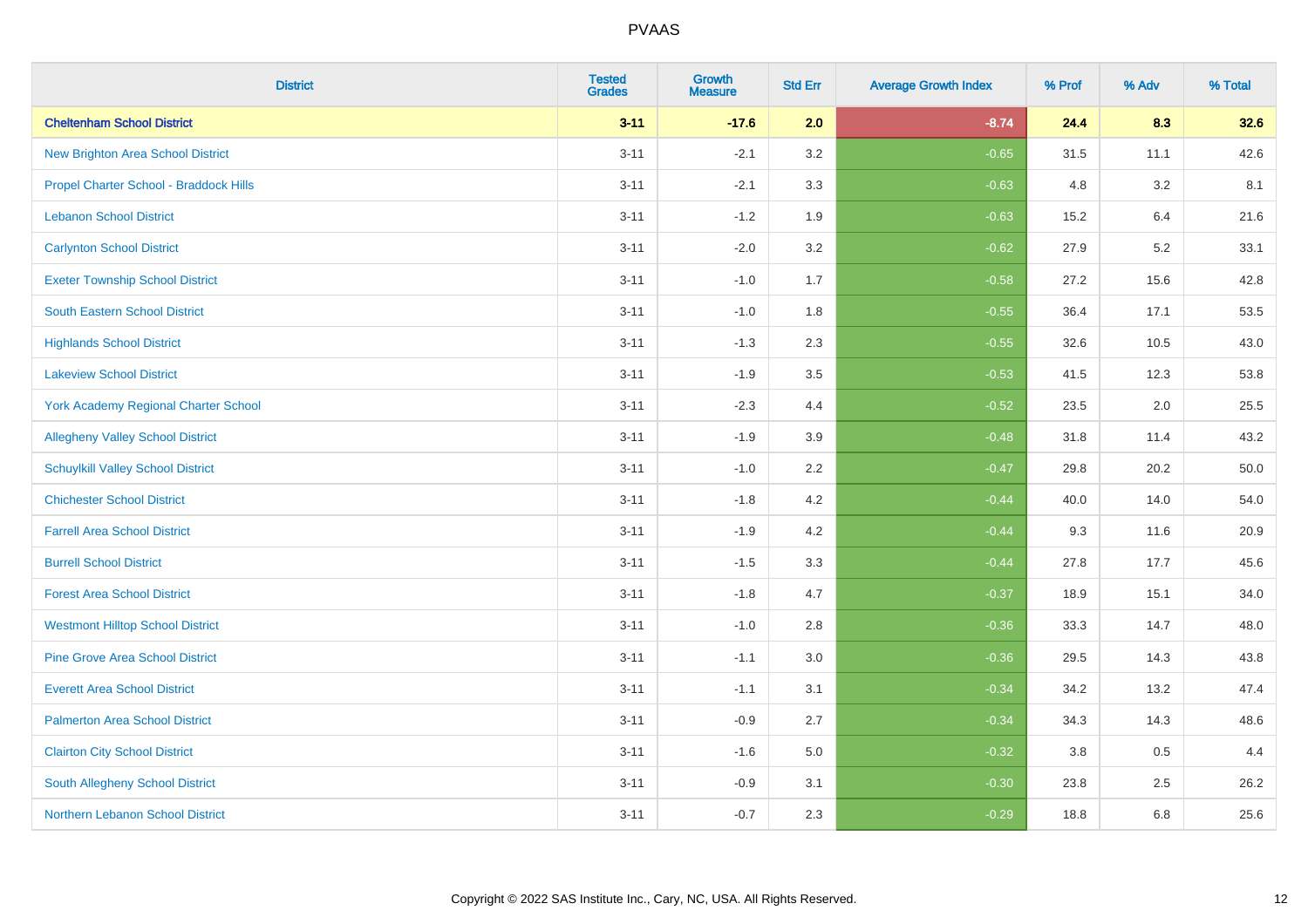| <b>District</b>                                  | <b>Tested</b><br><b>Grades</b> | Growth<br><b>Measure</b> | <b>Std Err</b> | <b>Average Growth Index</b> | % Prof | % Adv   | % Total |
|--------------------------------------------------|--------------------------------|--------------------------|----------------|-----------------------------|--------|---------|---------|
| <b>Cheltenham School District</b>                | $3 - 11$                       | $-17.6$                  | 2.0            | $-8.74$                     | 24.4   | 8.3     | 32.6    |
| <b>Blacklick Valley School District</b>          | $3 - 11$                       | $-0.9$                   | 3.9            | $-0.23$                     | 7.7    | 7.7     | 15.4    |
| <b>Claysburg-Kimmel School District</b>          | $3 - 11$                       | $-1.2$                   | 5.2            | $-0.22$                     | 5.0    | 0.0     | $5.0$   |
| Jeannette City School District                   | $3 - 11$                       | $-0.7$                   | 3.4            | $-0.20$                     | 26.8   | 4.1     | 30.9    |
| South Side Area School District                  | $3 - 11$                       | $-0.6$                   | 3.1            | $-0.19$                     | 24.0   | 28.0    | 52.0    |
| <b>Central Greene School District</b>            | $3 - 11$                       | $-0.4$                   | 2.5            | $-0.15$                     | 27.8   | 14.8    | 42.6    |
| <b>Greencastle-Antrim School District</b>        | $3 - 11$                       | $-0.3$                   | 2.0            | $-0.14$                     | 30.9   | 22.2    | 53.1    |
| <b>Otto-Eldred School District</b>               | $3 - 11$                       | $-0.5$                   | 3.5            | $-0.13$                     | 35.8   | 10.5    | 46.3    |
| <b>Fairfield Area School District</b>            | $3 - 11$                       | $-0.5$                   | 3.6            | $-0.13$                     | 43.9   | 6.1     | 50.0    |
| <b>Wilson Area School District</b>               | $3 - 11$                       | $-0.3$                   | 2.4            | $-0.12$                     | 35.4   | 14.6    | 50.0    |
| <b>Harrisburg City School District</b>           | $3 - 11$                       | $-0.2$                   | 2.0            | $-0.11$                     | 6.0    | 2.0     | 8.0     |
| <b>Brockway Area School District</b>             | $3 - 11$                       | $-0.4$                   | 3.5            | $-0.11$                     | 41.2   | 13.8    | 55.0    |
| Northern Cambria School District                 | $3 - 11$                       | $-0.3$                   | 3.4            | $-0.09$                     | 26.5   | $1.2\,$ | 27.7    |
| <b>Warren County School District</b>             | $3 - 11$                       | $-0.1$                   | 1.6            | $-0.06$                     | 26.7   | 9.7     | 36.4    |
| Southern Tioga School District                   | $3 - 11$                       | $-0.1$                   | 2.8            | $-0.03$                     | 26.3   | 10.3    | 36.6    |
| <b>Penn Hills School District</b>                | $3 - 11$                       | 0.0                      | 2.4            | 0.02                        | 18.4   | 7.1     | 25.6    |
| Community Academy Of Philadelphia Charter School | $3 - 11$                       | 0.1                      | 2.6            | 0.06                        | 9.7    | 2.6     | 12.4    |
| <b>Tidioute Community Charter School</b>         | $3 - 11$                       | 0.8                      | 4.4            | 0.19                        | 18.1   | 6.9     | 25.0    |
| Hamburg Area School District                     | $3 - 11$                       | 0.6                      | 2.4            | 0.25                        | 28.0   | 15.5    | 43.6    |
| <b>Shippensburg Area School District</b>         | $3 - 11$                       | 0.5                      | 1.8            | 0.26                        | 23.5   | 22.8    | 46.3    |
| Jersey Shore Area School District                | $3 - 11$                       | 0.7                      | 2.5            | 0.27                        | 39.3   | 13.6    | 52.9    |
| <b>New Foundations Charter School</b>            | $3 - 11$                       | 0.6                      | 2.2            | 0.29                        | 22.4   | 4.0     | 26.4    |
| <b>Hopewell Area School District</b>             | $3 - 11$                       | 0.8                      | 2.6            | 0.31                        | 34.5   | 12.4    | 46.9    |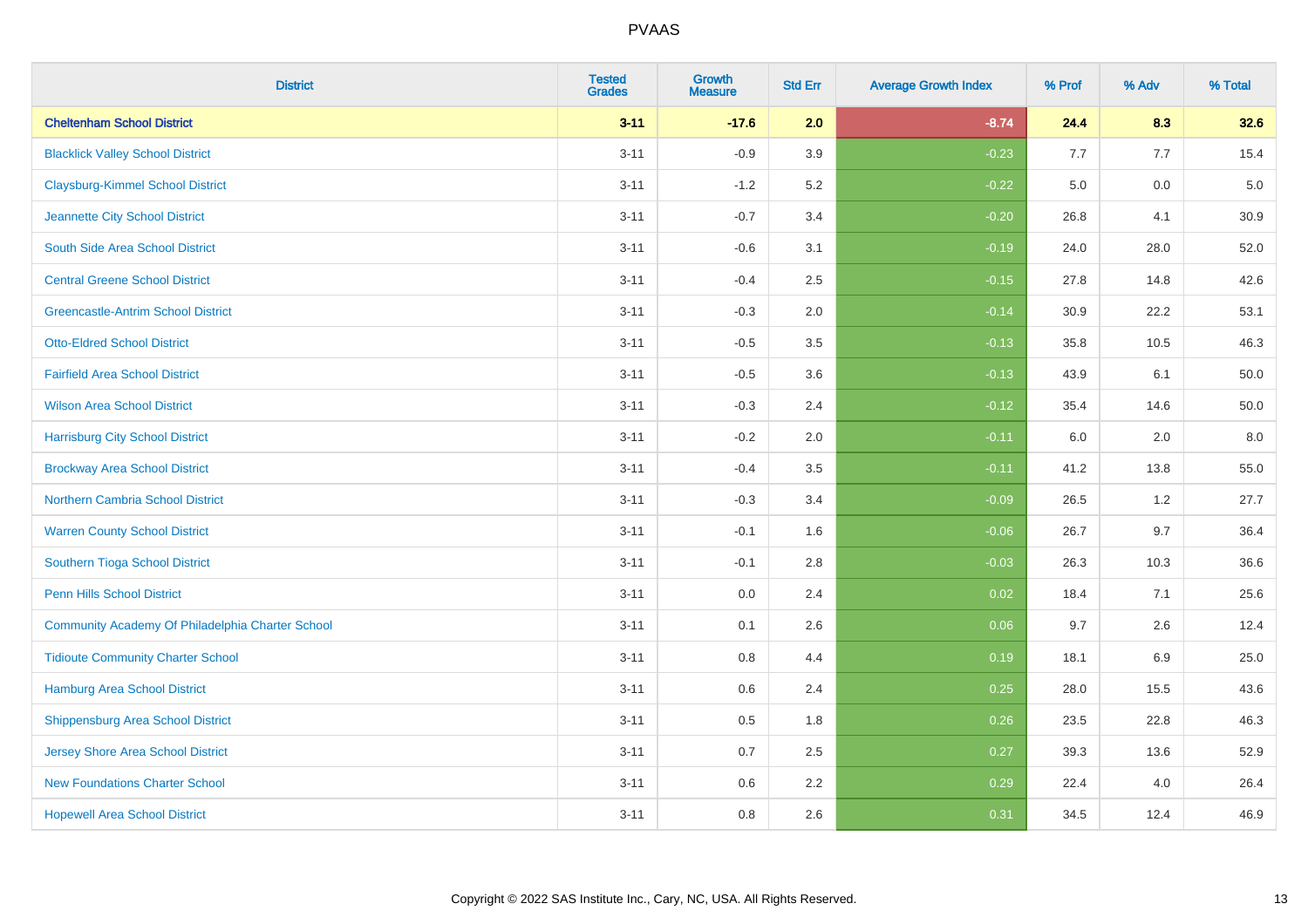| <b>District</b>                                | <b>Tested</b><br><b>Grades</b> | <b>Growth</b><br><b>Measure</b> | <b>Std Err</b> | <b>Average Growth Index</b> | % Prof | % Adv | % Total |
|------------------------------------------------|--------------------------------|---------------------------------|----------------|-----------------------------|--------|-------|---------|
| <b>Cheltenham School District</b>              | $3 - 11$                       | $-17.6$                         | 2.0            | $-8.74$                     | 24.4   | 8.3   | 32.6    |
| <b>North Star School District</b>              | $3 - 11$                       | 1.1                             | 3.3            | 0.34                        | 26.2   | 20.0  | 46.2    |
| <b>Wattsburg Area School District</b>          | $3 - 11$                       | 1.0                             | 2.7            | 0.36                        | 20.4   | 12.4  | 32.7    |
| <b>Upper Adams School District</b>             | $3 - 11$                       | 0.9                             | 2.5            | 0.37                        | 33.0   | 17.0  | 50.0    |
| Pennsylvania Cyber Charter School              | $3 - 11$                       | 0.6                             | 1.5            | 0.37                        | 20.8   | 8.1   | 28.9    |
| <b>Reach Cyber Charter School</b>              | $3 - 11$                       | 1.4                             | 3.6            | 0.40                        | 32.9   | 15.2  | 48.1    |
| <b>Austin Area School District</b>             | $3 - 11$                       | 2.6                             | 6.0            | 0.43                        | 25.0   | 18.8  | 43.8    |
| <b>Brentwood Borough School District</b>       | $3 - 11$                       | 1.3                             | 3.0            | 0.44                        | 20.2   | 16.0  | 36.2    |
| Juniata Valley School District                 | $3 - 11$                       | 1.6                             | 3.2            | 0.51                        | 23.1   | 9.4   | 32.5    |
| Shenango Area School District                  | $3 - 11$                       | 1.7                             | 3.2            | 0.52                        | 41.4   | 13.8  | 55.3    |
| <b>Seneca Valley School District</b>           | $3 - 11$                       | 0.8                             | 1.4            | 0.54                        | 40.6   | 25.2  | 65.8    |
| <b>Oley Valley School District</b>             | $3 - 11$                       | 1.4                             | 2.4            | 0.56                        | 37.4   | 23.9  | 61.4    |
| <b>Upper Moreland Township School District</b> | $3 - 11$                       | 1.1                             | 2.0            | 0.56                        | 24.8   | 26.6  | 51.3    |
| <b>Bensalem Township School District</b>       | $3 - 11$                       | 1.0                             | 1.6            | 0.63                        | 24.3   | 10.7  | 34.9    |
| <b>Springfield School District</b>             | $3 - 11$                       | 1.2                             | 1.7            | 0.69                        | 31.8   | 25.2  | 56.9    |
| <b>Williams Valley School District</b>         | $3 - 11$                       | 2.6                             | 3.7            | 0.69                        | 17.0   | 5.1   | 22.0    |
| <b>Mercer Area School District</b>             | $3 - 11$                       | $2.2\,$                         | 3.1            | 0.70                        | 24.4   | 11.8  | 36.2    |
| <b>Forest Hills School District</b>            | $3 - 11$                       | 1.8                             | 2.5            | 0.71                        | 28.8   | 10.3  | 39.1    |
| <b>Tunkhannock Area School District</b>        | $3 - 11$                       | 1.4                             | 2.0            | 0.71                        | 29.8   | 18.1  | 47.9    |
| <b>School Lane Charter School</b>              | $3 - 11$                       | 2.6                             | 3.6            | 0.72                        | 23.1   | 18.7  | 41.8    |
| <b>Lewisburg Area School District</b>          | $3 - 11$                       | 1.7                             | 2.4            | 0.72                        | 35.9   | 35.9  | 71.8    |
| <b>Penn-Delco School District</b>              | $3 - 11$                       | 1.3                             | 1.8            | 0.75                        | 26.5   | 12.6  | 39.1    |
| <b>Moon Area School District</b>               | $3 - 11$                       | 1.5                             | 1.8            | 0.86                        | 34.5   | 25.5  | 60.0    |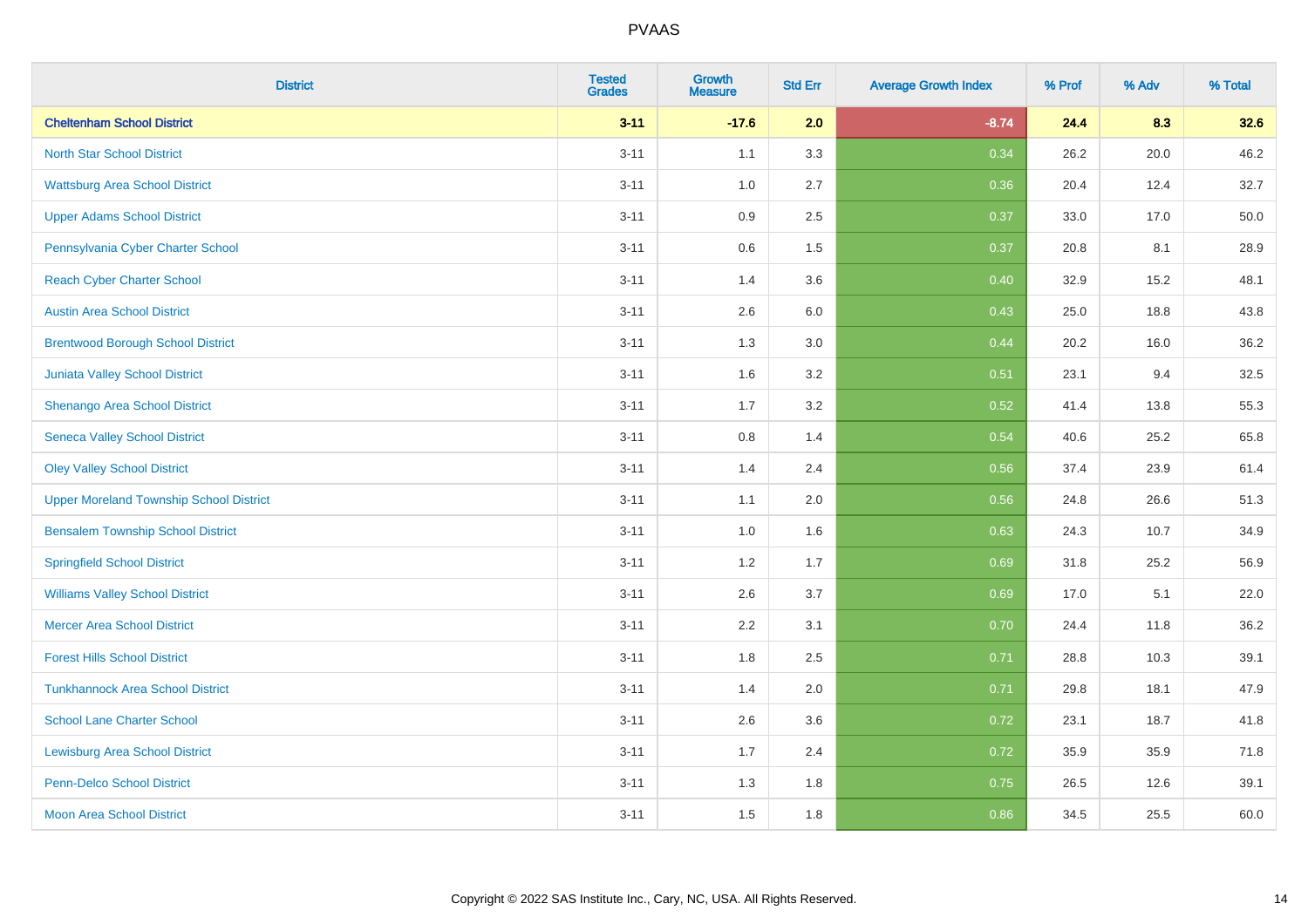| <b>District</b>                           | <b>Tested</b><br><b>Grades</b> | <b>Growth</b><br><b>Measure</b> | <b>Std Err</b> | <b>Average Growth Index</b> | % Prof | % Adv | % Total |
|-------------------------------------------|--------------------------------|---------------------------------|----------------|-----------------------------|--------|-------|---------|
| <b>Cheltenham School District</b>         | $3 - 11$                       | $-17.6$                         | 2.0            | $-8.74$                     | 24.4   | 8.3   | 32.6    |
| <b>Blackhawk School District</b>          | $3 - 11$                       | 2.0                             | 2.3            | 0.87                        | 34.6   | 20.7  | 55.3    |
| Aspira Bilingual Cyber Charter School     | $3 - 11$                       | 5.1                             | 5.8            | 0.87                        | 4.8    | 0.0   | 4.8     |
| Hope For Hyndman Charter School           | $3 - 11$                       | 5.1                             | 5.8            | 0.88                        | 14.3   | 7.1   | 21.4    |
| <b>Clarion Area School District</b>       | $3 - 11$                       | 3.2                             | 3.7            | 0.88                        | 31.7   | 13.3  | 45.0    |
| West Jefferson Hills School District      | $3 - 11$                       | 1.9                             | 1.9            | 0.99                        | 34.8   | 27.3  | 62.1    |
| <b>Galeton Area School District</b>       | $3 - 11$                       | 5.4                             | 5.4            | $1.01$                      | 33.3   | 22.2  | 55.6    |
| <b>Sharpsville Area School District</b>   | $3 - 11$                       | $3.8\,$                         | 3.7            | 1.04                        | 41.1   | 23.2  | 64.3    |
| <b>Bermudian Springs School District</b>  | $3 - 11$                       | 2.5                             | 2.4            | $1.05$                      | 31.8   | 23.5  | 55.3    |
| <b>Haverford Township School District</b> | $3 - 11$                       | 1.4                             | 1.4            | 1.05                        | 36.7   | 26.3  | 63.0    |
| <b>Athens Area School District</b>        | $3 - 11$                       | 2.6                             | 2.3            | 1.11                        | 34.9   | 12.3  | 47.3    |
| <b>Esperanza Cyber Charter School</b>     | $3 - 11$                       | 7.1                             | 6.1            | $1.15$                      | 8.8    | 2.9   | 11.8    |
| <b>Solanco School District</b>            | $3 - 11$                       | 2.2                             | 1.8            | 1.18                        | 27.2   | 15.0  | 42.3    |
| Johnsonburg Area School District          | $3 - 11$                       | 5.0                             | 3.9            | 1.27                        | 35.5   | 11.8  | 47.4    |
| Pennsylvania Virtual Charter School       | $3 - 11$                       | 4.4                             | 3.4            | 1.31                        | 29.8   | 21.2  | 51.0    |
| <b>Ringgold School District</b>           | $3 - 11$                       | 2.9                             | 2.2            | 1.32                        | 23.8   | 13.3  | 37.1    |
| <b>Keystone School District</b>           | $3 - 11$                       | 7.8                             | 5.7            | 1.37                        | 35.0   | 45.0  | 80.0    |
| Philipsburg-Osceola Area School District  | $3 - 11$                       | 4.1                             | 3.0            | 1.37                        | 22.5   | 16.2  | 38.8    |
| <b>Western Wayne School District</b>      | $3 - 11$                       | 3.6                             | 2.6            | 1.39                        | 30.8   | 16.2  | 47.0    |
| <b>Midd-West School District</b>          | $3 - 11$                       | 3.6                             | 2.6            | 1.42                        | 28.6   | 25.0  | 53.6    |
| <b>Conestoga Valley School District</b>   | $3 - 11$                       | 2.4                             | 1.7            | 1.43                        | 35.0   | 23.5  | 58.5    |
| <b>Gateway School District</b>            | $3 - 11$                       | 3.1                             | 2.0            | 1.55                        | 35.7   | 18.5  | 54.2    |
| <b>Fort Leboeuf School District</b>       | $3 - 11$                       | 3.5                             | 2.2            | 1.58                        | 32.0   | 16.8  | 48.8    |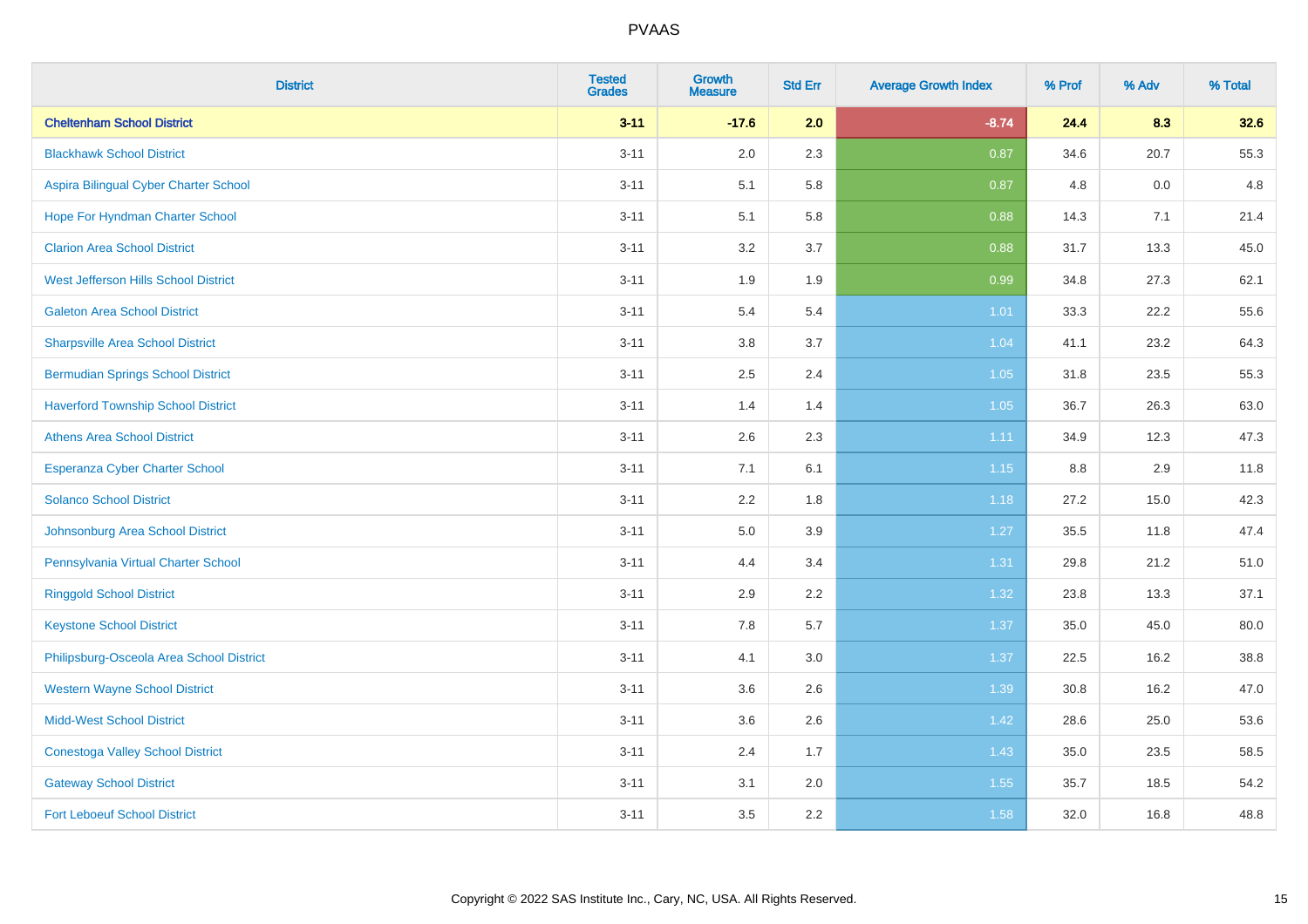| <b>District</b>                                | <b>Tested</b><br><b>Grades</b> | Growth<br><b>Measure</b> | <b>Std Err</b> | <b>Average Growth Index</b> | % Prof | % Adv | % Total |
|------------------------------------------------|--------------------------------|--------------------------|----------------|-----------------------------|--------|-------|---------|
| <b>Cheltenham School District</b>              | $3 - 11$                       | $-17.6$                  | 2.0            | $-8.74$                     | 24.4   | 8.3   | 32.6    |
| <b>Salisbury Township School District</b>      | $3 - 11$                       | 5.8                      | 3.6            | 1.62                        | 24.4   | 12.6  | 37.0    |
| <b>Halifax Area School District</b>            | $3 - 11$                       | 5.8                      | 3.5            | 1.64                        | 32.1   | 18.9  | 50.9    |
| <b>Penn-Trafford School District</b>           | $3 - 11$                       | 2.9                      | 1.8            | 1.68                        | 46.3   | 26.2  | 72.5    |
| <b>Port Allegany School District</b>           | $3 - 11$                       | 6.5                      | 3.7            | 1.74                        | 26.4   | 11.3  | 37.7    |
| Mt Lebanon School District                     | $3 - 11$                       | 2.4                      | 1.3            | 1.79                        | 39.3   | 37.4  | 76.8    |
| Leechburg Area School District                 | $3 - 11$                       | $7.0\,$                  | 3.9            | 1.79                        | 37.7   | 4.9   | 42.6    |
| <b>Sayre Area School District</b>              | $3 - 11$                       | 5.8                      | 3.2            | 1.81                        | 30.3   | 21.0  | 51.3    |
| <b>Perkiomen Valley School District</b>        | $3 - 11$                       | 2.7                      | 1.5            | 1.83                        | 35.0   | 25.3  | 60.3    |
| <b>United School District</b>                  | $3 - 11$                       | $6.3\,$                  | 3.3            | 1.89                        | 38.8   | 16.3  | 55.0    |
| <b>Eastern Lebanon County School District</b>  | $3 - 11$                       | 4.0                      | 2.1            | 1.89                        | 23.5   | 11.5  | 35.0    |
| <b>Spring Grove Area School District</b>       | $3 - 11$                       | 3.9                      | 2.0            | 1.90                        | 30.0   | 23.0  | 53.0    |
| South Middleton School District                | $3 - 11$                       | 4.4                      | 2.2            | 1.95                        | 31.1   | 16.4  | 47.5    |
| <b>Keystone Central School District</b>        | $3 - 11$                       | 3.6                      | 1.8            | 2.04                        | 27.1   | 14.6  | 41.8    |
| Northampton Area School District               | $3 - 11$                       | 3.2                      | 1.5            | 2.05                        | 29.8   | 17.9  | 47.7    |
| Northeastern York School District              | $3 - 11$                       | 3.8                      | 1.8            | 2.11                        | 32.7   | 21.0  | 53.7    |
| <b>Muncy School District</b>                   | $3 - 11$                       | 6.9                      | 3.3            | 2.12                        | 37.6   | 18.8  | 56.4    |
| <b>Brookville Area School District</b>         | $3 - 11$                       | 6.8                      | 3.1            | 2.19                        | 46.1   | 14.6  | 60.7    |
| <b>Mastery Charter School - Hardy Williams</b> | $3 - 11$                       | 6.6                      | 3.0            | 2.21                        | 24.7   | 1.2   | 25.9    |
| <b>Blue Ridge School District</b>              | $3 - 11$                       | 8.3                      | 3.7            | 2.24                        | 29.6   | 9.3   | 38.9    |
| East Pennsboro Area School District            | $3 - 11$                       | 4.8                      | 2.1            | 2.26                        | 36.8   | 16.9  | 53.7    |
| <b>Brandywine Heights Area School District</b> | $3 - 11$                       | 5.8                      | 2.6            | 2.27                        | 27.7   | 28.6  | 56.2    |
| Huntingdon Area School District                | $3 - 11$                       | 5.8                      | 2.6            | 2.28                        | 27.8   | 17.4  | 45.2    |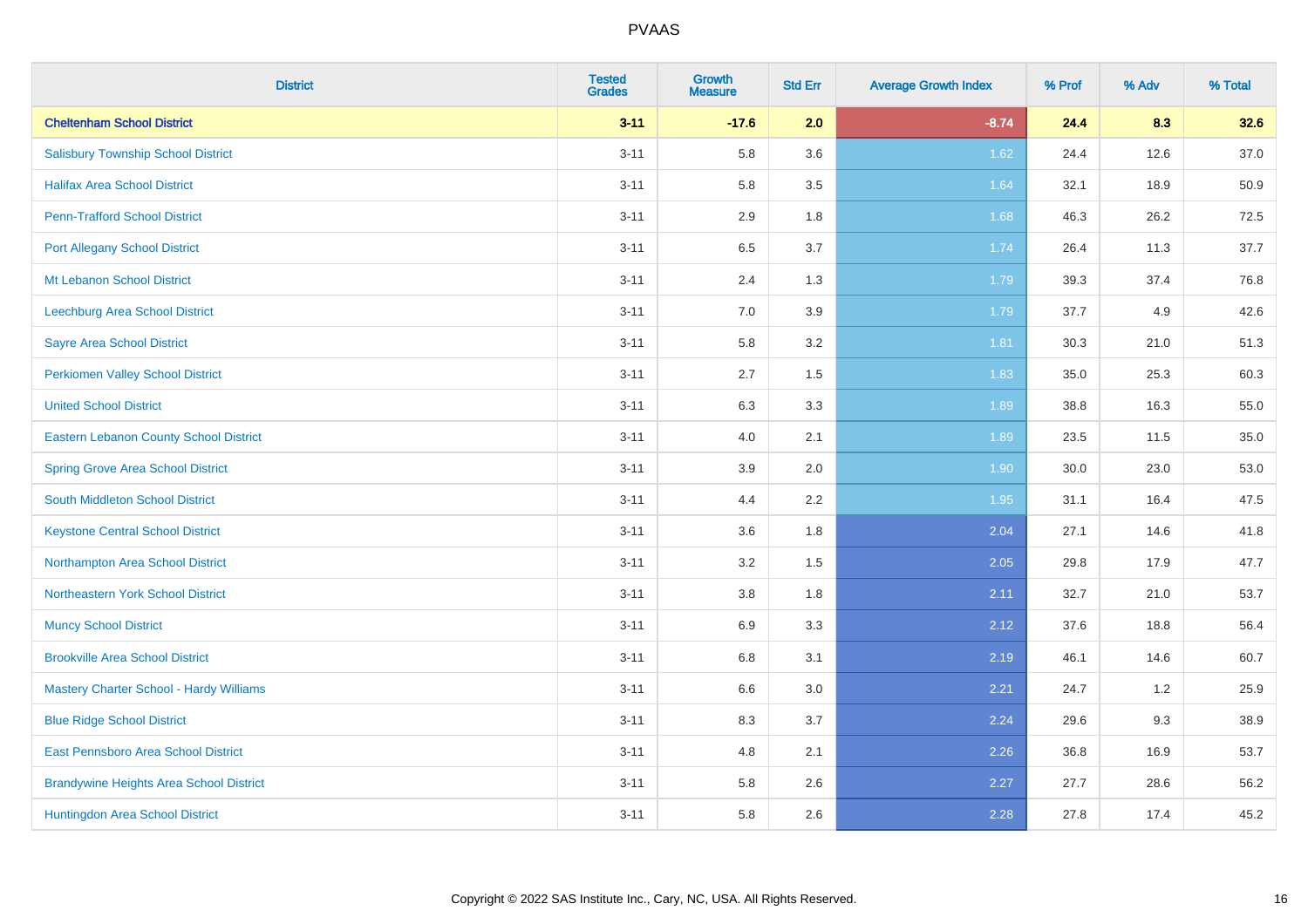| <b>District</b>                           | <b>Tested</b><br><b>Grades</b> | <b>Growth</b><br><b>Measure</b> | <b>Std Err</b> | <b>Average Growth Index</b> | % Prof | % Adv | % Total |
|-------------------------------------------|--------------------------------|---------------------------------|----------------|-----------------------------|--------|-------|---------|
| <b>Cheltenham School District</b>         | $3 - 11$                       | $-17.6$                         | 2.0            | $-8.74$                     | 24.4   | 8.3   | 32.6    |
| <b>Red Lion Area School District</b>      | $3 - 11$                       | 4.5                             | 1.9            | 2.31                        | 32.3   | 21.5  | 53.8    |
| <b>Bentworth School District</b>          | $3 - 11$                       | 7.0                             | 3.0            | 2.36                        | 26.6   | 17.0  | 43.6    |
| <b>Homer-Center School District</b>       | $3 - 11$                       | $8.8\,$                         | 3.5            | 2.53                        | 38.0   | 17.7  | 55.8    |
| <b>Palisades School District</b>          | $3 - 11$                       | 7.7                             | 2.9            | 2.66                        | 27.8   | 20.3  | 48.1    |
| <b>Bedford Area School District</b>       | $3 - 11$                       | 6.4                             | 2.4            | 2.68                        | 31.0   | 20.6  | 51.6    |
| Saint Marys Area School District          | $3 - 11$                       | $6.0\,$                         | 2.2            | 2.69                        | 35.4   | 18.3  | 53.7    |
| <b>Crawford Central School District</b>   | $3 - 11$                       | 5.7                             | 2.1            | 2.71                        | 26.4   | 15.8  | 42.1    |
| <b>Great Valley School District</b>       | $3 - 11$                       | 5.4                             | 2.0            | 2.77                        | 33.8   | 33.5  | 67.3    |
| <b>Canton Area School District</b>        | $3 - 11$                       | 8.4                             | 2.9            | 2.92                        | 13.8   | 23.0  | 36.8    |
| <b>Bald Eagle Area School District</b>    | $3 - 11$                       | 7.6                             | 2.5            | 3.00                        | 31.6   | 15.6  | 47.3    |
| <b>Line Mountain School District</b>      | $3 - 11$                       | 11.7                            | 3.9            | 3.01                        | 40.4   | 42.3  | 82.7    |
| <b>Lower Dauphin School District</b>      | $3 - 11$                       | 5.3                             | 1.8            | 3.03                        | 30.6   | 26.8  | 57.5    |
| <b>Upper Perkiomen School District</b>    | $3 - 11$                       | 5.7                             | 1.9            | 3.04                        | 25.4   | 19.9  | 45.4    |
| <b>Greenwood School District</b>          | $3 - 11$                       | 11.3                            | 3.6            | 3.14                        | 31.2   | 32.8  | 63.9    |
| <b>Avon Grove Charter School</b>          | $3 - 11$                       | 9.8                             | 3.1            | 3.18                        | 32.4   | 26.0  | 58.4    |
| <b>Penncrest School District</b>          | $3 - 11$                       | 6.0                             | 1.9            | 3.24                        | 31.1   | 16.9  | 48.0    |
| <b>Upper Dauphin Area School District</b> | $3 - 11$                       | 16.5                            | 5.1            | 3.26                        | 37.5   | 26.8  | 64.3    |
| <b>Steel Valley School District</b>       | $3 - 11$                       | 11.1                            | 3.3            | 3.33                        | 34.8   | 10.1  | 44.9    |
| South Fayette Township School District    | $3 - 11$                       | 6.0                             | 1.8            | 3.33                        | 32.2   | 38.3  | 70.5    |
| <b>Bellefonte Area School District</b>    | $3 - 11$                       | 6.7                             | 2.0            | 3.34                        | 28.8   | 21.5  | 50.2    |
| <b>Conrad Weiser Area School District</b> | $3 - 11$                       | 7.1                             | 2.1            | 3.34                        | 28.2   | 14.4  | 42.6    |
| <b>Wilmington Area School District</b>    | $3 - 11$                       | 11.1                            | 3.3            | 3.37                        | 29.8   | 26.2  | 56.0    |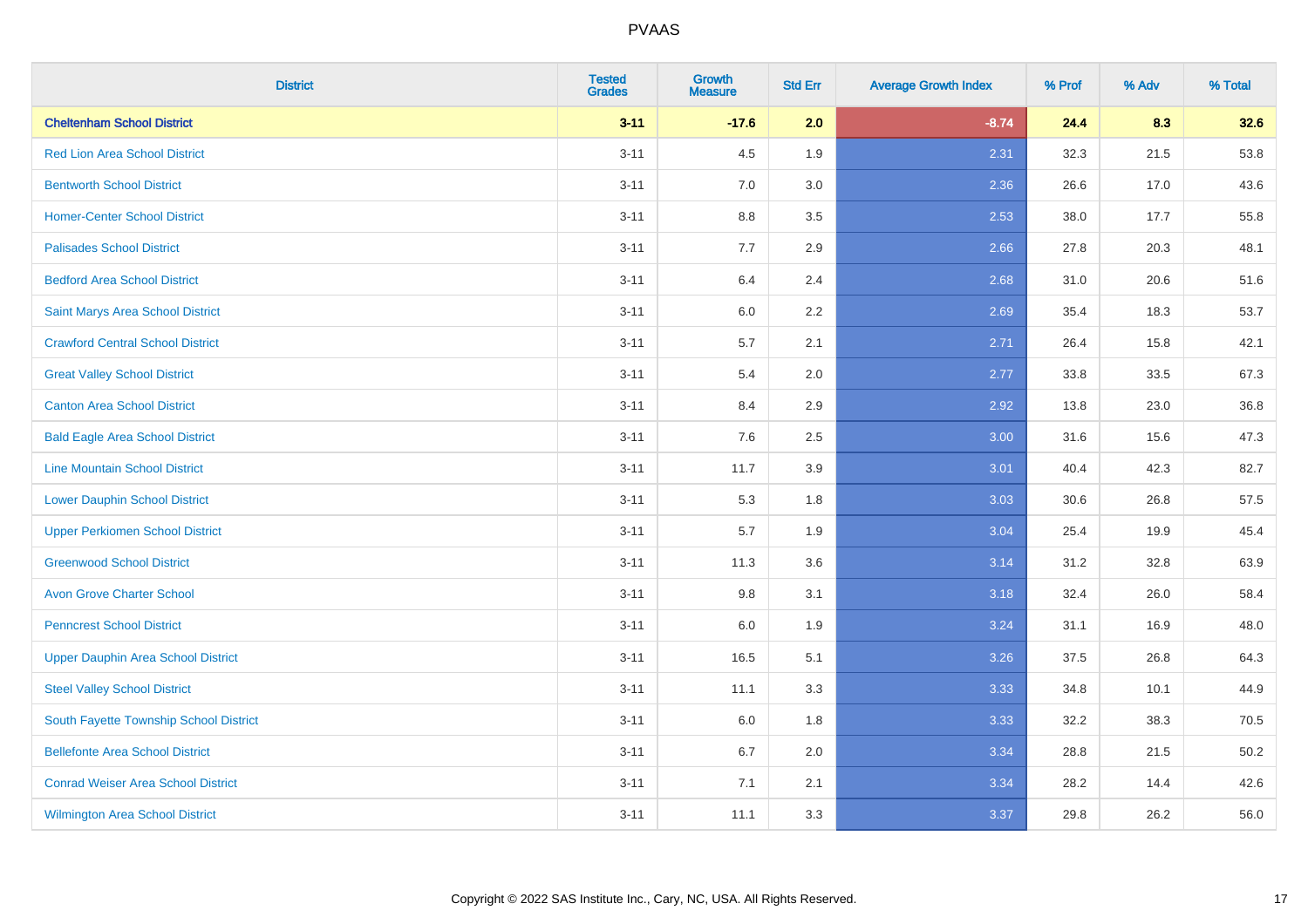| <b>District</b>                                | <b>Tested</b><br><b>Grades</b> | <b>Growth</b><br><b>Measure</b> | <b>Std Err</b> | <b>Average Growth Index</b> | % Prof | % Adv   | % Total |
|------------------------------------------------|--------------------------------|---------------------------------|----------------|-----------------------------|--------|---------|---------|
| <b>Cheltenham School District</b>              | $3 - 11$                       | $-17.6$                         | 2.0            | $-8.74$                     | 24.4   | 8.3     | 32.6    |
| <b>Fairview School District</b>                | $3 - 11$                       | 8.3                             | 2.4            | 3.43                        | 41.9   | 34.9    | 76.7    |
| <b>North Pocono School District</b>            | $3 - 11$                       | 13.1                            | 3.7            | 3.54                        | 31.4   | 33.3    | 64.7    |
| <b>York Suburban School District</b>           | $3 - 11$                       | 7.4                             | 2.1            | 3.55                        | 24.9   | 31.2    | 56.1    |
| Oil City Area School District                  | $3 - 11$                       | 8.6                             | 2.4            | 3.56                        | 29.1   | 13.1    | 42.2    |
| <b>Reading School District</b>                 | $3 - 11$                       | 4.3                             | 1.2            | 3.71                        | 16.8   | $6.0\,$ | 22.8    |
| <b>Spring Cove School District</b>             | $3 - 11$                       | 9.1                             | 2.4            | 3.77                        | 31.8   | 25.4    | 57.1    |
| <b>Hampton Township School District</b>        | $3 - 11$                       | 7.4                             | 2.0            | 3.79                        | 37.9   | 39.2    | 77.0    |
| <b>Hazleton Area School District</b>           | $3 - 11$                       | 6.0                             | 1.6            | 3.85                        | 20.5   | $9.0\,$ | 29.5    |
| <b>Warrior Run School District</b>             | $3 - 11$                       | 10.5                            | 2.7            | 3.86                        | 34.1   | 16.8    | 50.9    |
| <b>Dallas School District</b>                  | $3 - 11$                       | 8.1                             | 2.1            | 3.87                        | 32.4   | 22.4    | 54.8    |
| <b>Phoenixville Area School District</b>       | $3 - 11$                       | 7.3                             | 1.8            | 3.96                        | 32.3   | 27.6    | 59.8    |
| Abington Heights School District               | $3 - 11$                       | 6.7                             | 1.7            | 4.00                        | 33.8   | 31.7    | 65.5    |
| Downingtown Area School District               | $3 - 11$                       | 4.4                             | 1.1            | 4.06                        | 30.1   | 32.0    | 62.2    |
| <b>Ephrata Area School District</b>            | $3 - 11$                       | 6.8                             | 1.7            | 4.08                        | 31.6   | 17.1    | 48.8    |
| <b>Valley View School District</b>             | $3 - 11$                       | 9.3                             | 2.2            | 4.18                        | 26.6   | 23.1    | 49.7    |
| <b>Laurel School District</b>                  | $3 - 11$                       | 13.0                            | 3.1            | 4.19                        | 30.3   | 15.7    | 46.1    |
| Pennsylvania Leadership Charter School         | $3 - 11$                       | 8.0                             | 1.9            | 4.22                        | 33.1   | 27.8    | 60.9    |
| <b>Wallenpaupack Area School District</b>      | $3 - 11$                       | 8.8                             | 2.1            | 4.28                        | 28.5   | 18.9    | 47.4    |
| <b>Coudersport Area School District</b>        | $3 - 11$                       | 14.8                            | 3.4            | 4.33                        | 34.7   | 28.0    | 62.7    |
| <b>Lower Moreland Township School District</b> | $3 - 11$                       | 8.7                             | 2.0            | 4.35                        | 38.2   | 33.2    | 71.4    |
| <b>Pennsbury School District</b>               | $3 - 11$                       | 5.6                             | 1.3            | 4.38                        | 37.7   | 27.7    | 65.4    |
| Northern York County School District           | $3 - 11$                       | 8.4                             | 1.8            | 4.63                        | 24.3   | 23.1    | 47.4    |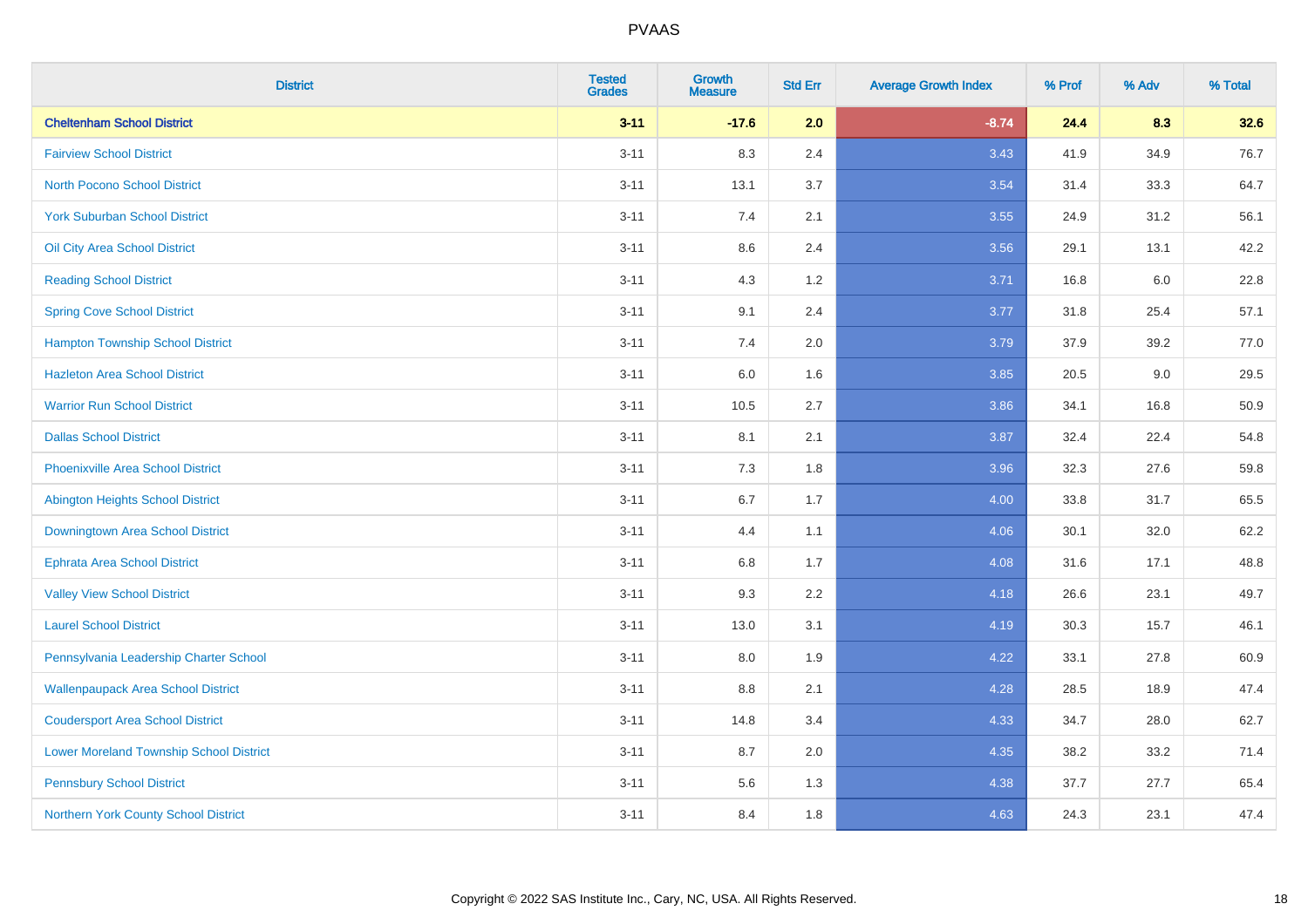| <b>District</b>                              | <b>Tested</b><br><b>Grades</b> | <b>Growth</b><br><b>Measure</b> | <b>Std Err</b> | <b>Average Growth Index</b> | % Prof | % Adv | % Total |
|----------------------------------------------|--------------------------------|---------------------------------|----------------|-----------------------------|--------|-------|---------|
| <b>Cheltenham School District</b>            | $3 - 11$                       | $-17.6$                         | 2.0            | $-8.74$                     | 24.4   | 8.3   | 32.6    |
| <b>Stroudsburg Area School District</b>      | $3 - 11$                       | 7.5                             | 1.6            | 4.70                        | 30.4   | 18.3  | 48.7    |
| <b>West Perry School District</b>            | $3 - 11$                       | 11.0                            | 2.3            | 4.76                        | 26.9   | 20.5  | 47.4    |
| <b>Lakeland School District</b>              | $3 - 11$                       | 13.3                            | 2.8            | 4.80                        | 22.2   | 21.2  | 43.4    |
| <b>Penn Manor School District</b>            | $3 - 11$                       | 7.1                             | 1.5            | 4.82                        | 26.7   | 20.5  | 47.2    |
| <b>Iroquois School District</b>              | $3 - 11$                       | 13.6                            | 2.8            | 4.83                        | 33.3   | 16.0  | 49.4    |
| <b>Lehighton Area School District</b>        | $3 - 11$                       | 11.4                            | 2.4            | 4.84                        | 30.5   | 24.9  | 55.3    |
| <b>Belle Vernon Area School District</b>     | $3 - 11$                       | 11.1                            | 2.3            | 4.88                        | 31.6   | 25.4  | 57.1    |
| <b>Quaker Valley School District</b>         | $3 - 11$                       | 12.2                            | 2.5            | 4.90                        | 39.5   | 26.4  | 65.9    |
| <b>Berlin Brothersvalley School District</b> | $3 - 11$                       | 19.6                            | 4.0            | 4.93                        | 28.3   | 41.3  | 69.6    |
| West Branch Area School District             | $3 - 11$                       | 17.0                            | 3.3            | 5.20                        | 47.1   | 19.1  | 66.2    |
| <b>Cornwall-Lebanon School District</b>      | $3 - 11$                       | 8.2                             | 1.6            | 5.24                        | 28.0   | 20.5  | 48.6    |
| Lake-Lehman School District                  | $3 - 11$                       | 14.9                            | 2.8            | 5.34                        | 25.8   | 22.5  | 48.3    |
| <b>Pine-Richland School District</b>         | $3 - 11$                       | 9.3                             | 1.7            | 5.56                        | 42.3   | 35.8  | 78.1    |
| <b>Pequea Valley School District</b>         | $3 - 11$                       | 18.0                            | 3.1            | 5.74                        | 29.2   | 37.5  | 66.7    |
| <b>Harbor Creek School District</b>          | $3 - 11$                       | 13.4                            | 2.3            | 5.80                        | 34.5   | 40.7  | 75.2    |
| <b>Punxsutawney Area School District</b>     | $3 - 11$                       | 15.8                            | 2.7            | 5.83                        | 18.6   | 29.0  | 47.6    |
| <b>Indiana Area School District</b>          | $3 - 11$                       | 12.0                            | 2.0            | 5.98                        | 30.0   | 30.4  | 60.3    |
| <b>Agora Cyber Charter School</b>            | $3 - 11$                       | 14.6                            | 2.4            | 6.03                        | 24.7   | 19.5  | 44.2    |
| <b>Franklin Regional School District</b>     | $3 - 11$                       | 11.3                            | 1.8            | 6.13                        | 30.0   | 35.0  | 65.0    |
| <b>Tuscarora School District</b>             | $3 - 11$                       | 13.4                            | 2.2            | 6.20                        | 37.1   | 26.3  | 63.4    |
| <b>Armstrong School District</b>             | $3 - 11$                       | 9.8                             | 1.6            | 6.22                        | 32.8   | 24.6  | 57.4    |
| <b>Cocalico School District</b>              | $3 - 11$                       | 12.3                            | 1.9            | 6.48                        | 28.2   | 32.3  | 60.5    |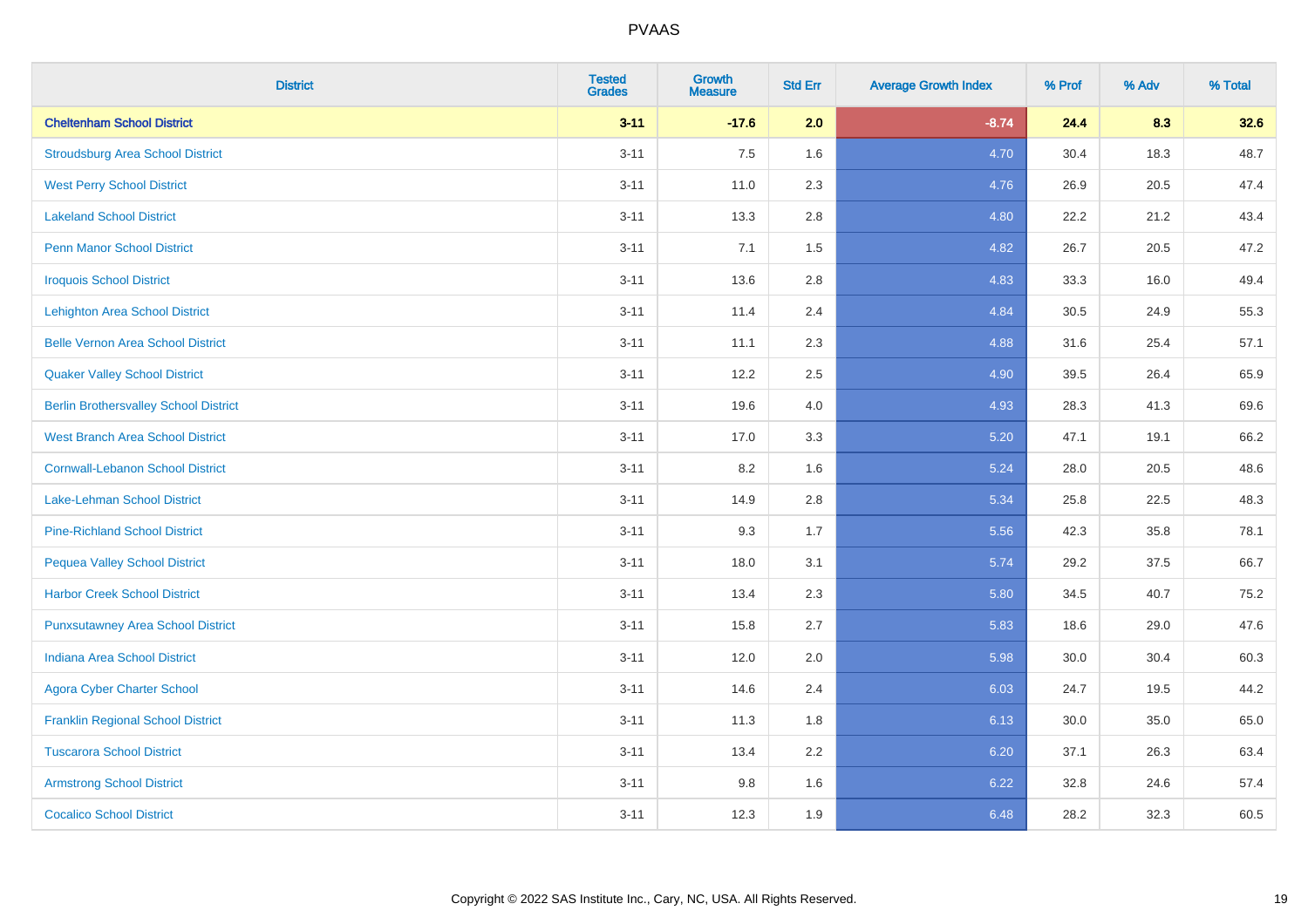| <b>District</b>                               | <b>Tested</b><br><b>Grades</b> | <b>Growth</b><br><b>Measure</b> | <b>Std Err</b> | <b>Average Growth Index</b> | % Prof | % Adv | % Total |
|-----------------------------------------------|--------------------------------|---------------------------------|----------------|-----------------------------|--------|-------|---------|
| <b>Cheltenham School District</b>             | $3 - 11$                       | $-17.6$                         | 2.0            | $-8.74$                     | 24.4   | 8.3   | 32.6    |
| <b>Manheim Central School District</b>        | $3 - 11$                       | 12.8                            | 2.0            | 6.52                        | 27.8   | 35.4  | 63.2    |
| <b>Neshaminy School District</b>              | $3 - 11$                       | 8.6                             | 1.3            | 6.56                        | 31.3   | 23.9  | 55.2    |
| <b>Millcreek Township School District</b>     | $3 - 11$                       | 9.1                             | 1.4            | 6.61                        | 34.5   | 30.1  | 64.6    |
| <b>Methacton School District</b>              | $3 - 11$                       | 11.0                            | 1.6            | 6.94                        | 36.0   | 33.6  | 69.6    |
| <b>Whitehall-Coplay School District</b>       | $3 - 11$                       | 11.8                            | 1.7            | 7.06                        | 32.3   | 21.7  | 54.0    |
| <b>Upper Merion Area School District</b>      | $3 - 11$                       | 14.0                            | 2.0            | 7.15                        | 34.4   | 32.6  | 67.0    |
| <b>Danville Area School District</b>          | $3 - 11$                       | 18.4                            | 2.6            | 7.19                        | 32.0   | 46.1  | 78.1    |
| <b>Mountain View School District</b>          | $3 - 11$                       | 24.2                            | 3.4            | 7.20                        | 45.8   | 37.3  | 83.0    |
| <b>East Penn School District</b>              | $3 - 11$                       | 8.9                             | $1.2\,$        | 7.61                        | 32.8   | 26.4  | 59.2    |
| <b>Mifflin County School District</b>         | $3 - 11$                       | 12.3                            | 1.6            | 7.69                        | 35.1   | 15.1  | 50.3    |
| <b>Upper Saint Clair School District</b>      | $3 - 11$                       | 13.8                            | 1.8            | 7.86                        | 32.2   | 44.5  | 76.7    |
| <b>Peters Township School District</b>        | $3 - 11$                       | 14.1                            | 1.7            | 8.16                        | 35.2   | 41.6  | 76.8    |
| <b>Saucon Valley School District</b>          | $3 - 11$                       | 18.9                            | 2.2            | 8.48                        | 26.0   | 39.6  | 65.6    |
| <b>Southern York County School District</b>   | $3 - 11$                       | 15.5                            | 1.8            | 8.48                        | 37.6   | 29.2  | 66.8    |
| <b>Marple Newtown School District</b>         | $3 - 11$                       | 20.6                            | 2.3            | 8.95                        | 31.1   | 42.7  | 73.8    |
| Palmyra Area School District                  | $3 - 11$                       | 16.2                            | 1.8            | 9.02                        | 38.8   | 34.0  | 72.8    |
| <b>Unionville-Chadds Ford School District</b> | $3 - 11$                       | 15.8                            | 1.7            | 9.12                        | 31.2   | 48.0  | 79.2    |
| <b>Wayne Highlands School District</b>        | $3 - 11$                       | 22.5                            | 2.5            | 9.16                        | 33.8   | 40.4  | 74.2    |
| Fox Chapel Area School District               | $3 - 11$                       | 17.6                            | 1.9            | 9.47                        | 22.9   | 52.0  | 74.9    |
| <b>Delaware Valley School District</b>        | $3 - 11$                       | 15.7                            | 1.6            | 9.62                        | 36.7   | 32.1  | 68.8    |
| New Hope-Solebury School District             | $3 - 11$                       | 28.8                            | 2.9            | 9.77                        | 31.6   | 50.0  | 81.6    |
| <b>Hempfield School District</b>              | $3 - 11$                       | 13.4                            | 1.3            | 10.53                       | 29.9   | 36.8  | 66.7    |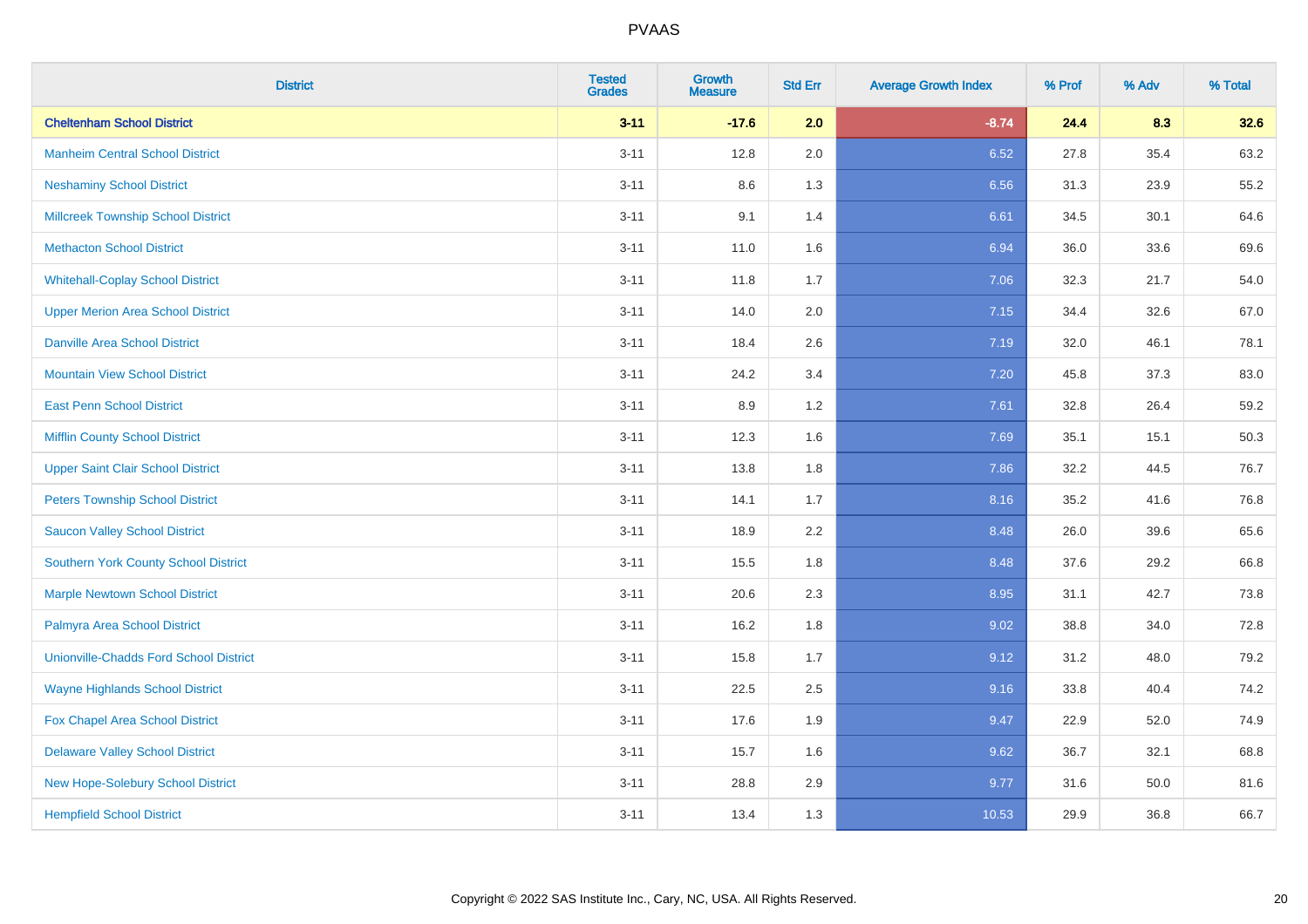| <b>District</b>                           | <b>Tested</b><br><b>Grades</b> | Growth<br><b>Measure</b> | <b>Std Err</b> | <b>Average Growth Index</b> | % Prof | % Adv   | % Total |
|-------------------------------------------|--------------------------------|--------------------------|----------------|-----------------------------|--------|---------|---------|
| <b>Cheltenham School District</b>         | $3 - 11$                       | $-17.6$                  | 2.0            | $-8.74$                     | 24.4   | 8.3     | 32.6    |
| <b>Warwick School District</b>            | $3 - 11$                       | 21.7                     | 1.8            | 11.76                       | 27.7   | 36.3    | 64.0    |
| <b>Littlestown Area School District</b>   | $3 - 11$                       | 28.7                     | 2.4            | 11.83                       | 38.4   | 29.3    | 67.7    |
| <b>Council Rock School District</b>       | $3 - 11$                       | 13.5                     | 1.1            | 12.27                       | 32.0   | 35.4    | 67.4    |
| <b>Souderton Area School District</b>     | $3 - 11$                       | 18.5                     | 1.4            | 12.86                       | 39.2   | 31.2    | 70.4    |
| <b>Colonial School District</b>           | $3 - 11$                       | 22.1                     | 1.6            | 13.55                       | 27.2   | 43.5    | 70.6    |
| <b>Spring-Ford Area School District</b>   | $3 - 11$                       | 16.6                     | 1.2            | 14.02                       | 30.4   | 45.3    | 75.7    |
| <b>Dallastown Area School District</b>    | $3 - 11$                       | 19.9                     | 1.4            | 14.14                       | 36.8   | 34.2    | 71.0    |
| <b>North Allegheny School District</b>    | $3 - 11$                       | 18.0                     | 1.3            | 14.25                       | 30.5   | 42.9    | 73.4    |
| <b>Lower Merion School District</b>       | $3 - 11$                       | 18.9                     | 1.2            | 15.42                       | 29.4   | 48.6    | 78.0    |
| North Penn School District                | $3 - 11$                       | 17.6                     | 1.0            | 17.53                       | 30.8   | 35.7    | 66.4    |
| <b>Central Bucks School District</b>      | $3 - 11$                       | 15.5                     | 0.9            | 17.94                       | 34.8   | 41.4    | 76.2    |
| <b>State College Area School District</b> | $3 - 11$                       | 24.5                     | 1.3            | 18.59                       | 31.9   | 46.9    | 78.8    |
| Norristown Area School District           | $3 - 12$                       | $-25.4$                  | 1.7            | $-15.35$                    | 10.6   | 1.8     | 12.4    |
| Philadelphia City School District         | $3 - 12$                       | $-7.8$                   | 0.6            | $-13.43$                    | 16.4   | 6.5     | 22.9    |
| <b>Allentown City School District</b>     | $3 - 12$                       | $-16.9$                  | 1.4            | $-12.37$                    | 5.9    | 0.4     | 6.3     |
| <b>York City School District</b>          | $3 - 12$                       | $-17.7$                  | 1.8            | $-10.05$                    | 3.2    | 0.7     | 3.9     |
| Ambridge Area School District             | $3 - 12$                       | $-19.4$                  | 2.5            | $-7.64$                     | 23.2   | 5.6     | 28.9    |
| <b>Lancaster School District</b>          | $3-12$                         | $-10.0$                  | 1.4            | $-7.22$                     | 9.0    | 3.9     | 12.8    |
| <b>Hempfield Area School District</b>     | $3 - 12$                       | $-10.2$                  | 1.6            | $-6.37$                     | 28.1   | 19.2    | 47.3    |
| <b>New Castle Area School District</b>    | $3 - 12$                       | $-13.6$                  | 2.3            | $-5.99$                     | 17.6   | $2.0\,$ | 19.5    |
| <b>West Mifflin Area School District</b>  | $3 - 12$                       | $-11.9$                  | 2.5            | $-4.77$                     | 15.9   | 4.0     | 19.9    |
| <b>Interboro School District</b>          | $3 - 12$                       | $-8.4$                   | 2.0            | $-4.27$                     | 27.6   | 6.4     | 34.1    |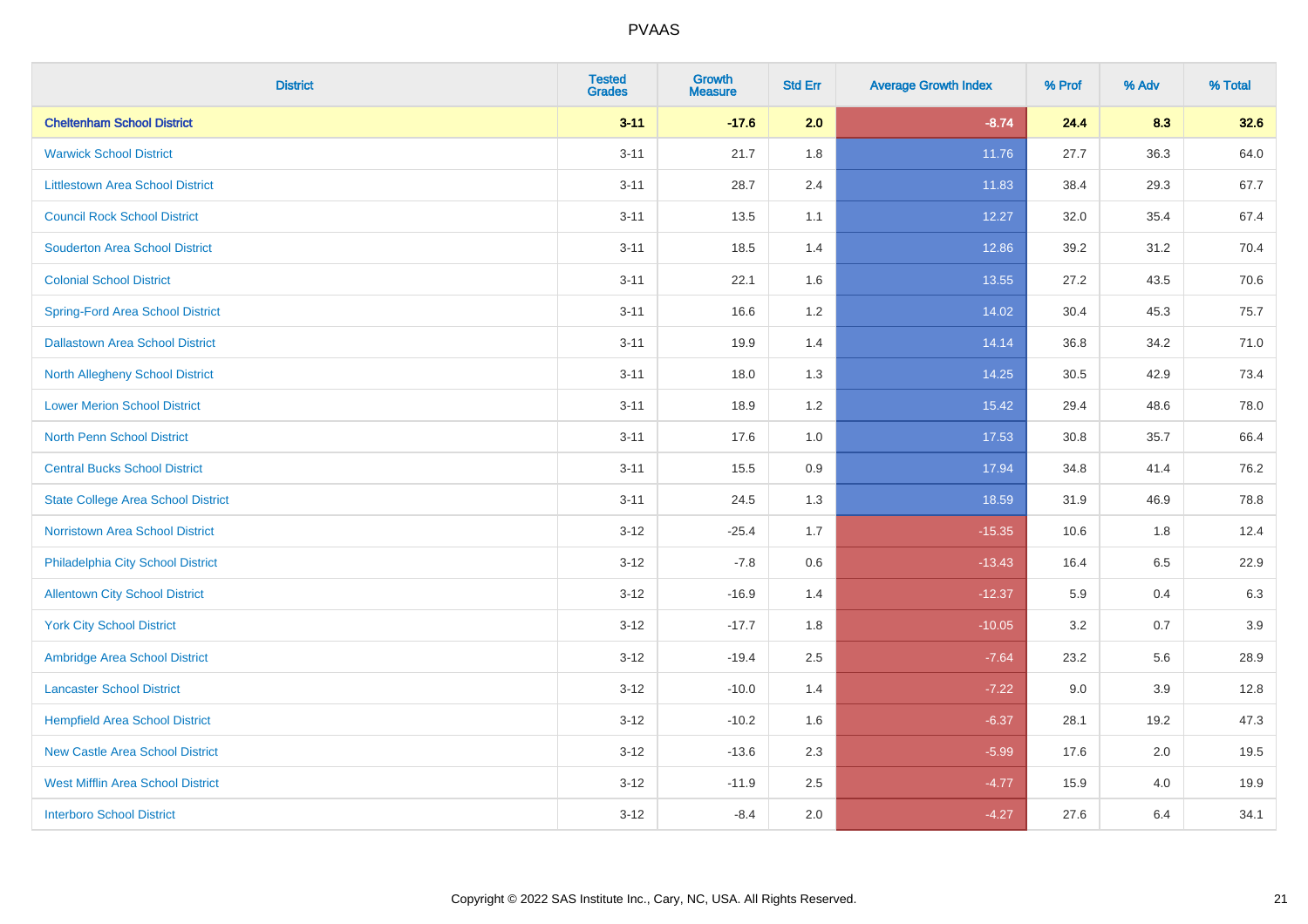| <b>District</b>                                        | <b>Tested</b><br><b>Grades</b> | Growth<br><b>Measure</b> | <b>Std Err</b> | <b>Average Growth Index</b> | % Prof | % Adv | % Total |
|--------------------------------------------------------|--------------------------------|--------------------------|----------------|-----------------------------|--------|-------|---------|
| <b>Cheltenham School District</b>                      | $3 - 11$                       | $-17.6$                  | 2.0            | $-8.74$                     | 24.4   | 8.3   | 32.6    |
| <b>Panther Valley School District</b>                  | $3 - 12$                       | $-13.3$                  | 3.2            | $-4.10$                     | 31.5   | 4.1   | 35.6    |
| <b>Scranton School District</b>                        | $3 - 12$                       | $-10.1$                  | 2.5            | $-4.04$                     | 20.0   | 7.7   | 27.7    |
| <b>Tussey Mountain School District</b>                 | $3 - 12$                       | $-13.0$                  | 3.3            | $-3.93$                     | 11.1   | 3.2   | 14.3    |
| <b>Grove City Area School District</b>                 | $3 - 12$                       | $-8.8$                   | 2.3            | $-3.89$                     | 25.6   | 16.4  | 42.0    |
| <b>Old Forge School District</b>                       | $3 - 12$                       | $-11.3$                  | 3.1            | $-3.62$                     | 28.6   | 13.2  | 41.8    |
| <b>West York Area School District</b>                  | $3-12$                         | $-9.8$                   | 2.7            | $-3.57$                     | 21.9   | 10.9  | 32.8    |
| <b>Montoursville Area School District</b>              | $3 - 12$                       | $-8.4$                   | 2.6            | $-3.17$                     | 38.8   | 18.2  | 57.0    |
| <b>Erie City School District</b>                       | $3 - 12$                       | $-4.5$                   | 1.4            | $-3.09$                     | 13.4   | 6.7   | 20.1    |
| <b>Quakertown Community School District</b>            | $3 - 12$                       | $-4.3$                   | 1.5            | $-2.79$                     | 33.8   | 20.1  | 53.8    |
| <b>Clarion-Limestone Area School District</b>          | $3-12$                         | $-10.0$                  | 3.6            | $-2.76$                     | 28.3   | 20.0  | 48.3    |
| Selinsgrove Area School District                       | $3 - 12$                       | $-5.7$                   | 2.1            | $-2.74$                     | 25.4   | 13.9  | 39.2    |
| <b>Turkeyfoot Valley Area School District</b>          | $3 - 12$                       | $-15.4$                  | 5.8            | $-2.66$                     | 3.8    | 3.8   | $7.6$   |
| <b>Union City Area School District</b>                 | $3 - 12$                       | $-8.7$                   | 3.3            | $-2.59$                     | 29.7   | 10.9  | 40.6    |
| <b>Greater Nanticoke Area School District</b>          | $3 - 12$                       | $-6.8$                   | 2.6            | $-2.58$                     | 15.2   | 8.9   | 24.1    |
| Catasauqua Area School District                        | $3-12$                         | $-7.3$                   | 2.8            | $-2.58$                     | 27.1   | 11.2  | 38.3    |
| Pocono Mountain School District                        | $3 - 12$                       | $-4.3$                   | 1.8            | $-2.43$                     | 35.5   | 17.1  | 52.6    |
| <b>Pottsville Area School District</b>                 | $3-12$                         | $-4.9$                   | 2.1            | $-2.36$                     | 21.8   | 7.9   | 29.6    |
| <b>Bristol Borough School District</b>                 | $3 - 12$                       | $-5.9$                   | 2.9            | $-2.00$                     | 27.8   | 3.3   | 31.1    |
| Lincoln Leadership Academy Charter School              | $3 - 12$                       | $-7.4$                   | 3.7            | $-1.99$                     | 6.4    | 2.1   | 8.5     |
| <b>Chester Charter Scholars Academy Charter School</b> | $3 - 12$                       | $-6.2$                   | 3.3            | $-1.88$                     | 2.2    | 0.0   | 2.2     |
| <b>Twin Valley School District</b>                     | $3 - 12$                       | $-3.2$                   | 1.9            | $-1.68$                     | 38.8   | 19.8  | 58.6    |
| <b>Woodland Hills School District</b>                  | $3 - 12$                       | $-4.2$                   | 2.5            | $-1.66$                     | 10.1   | 1.4   | 11.5    |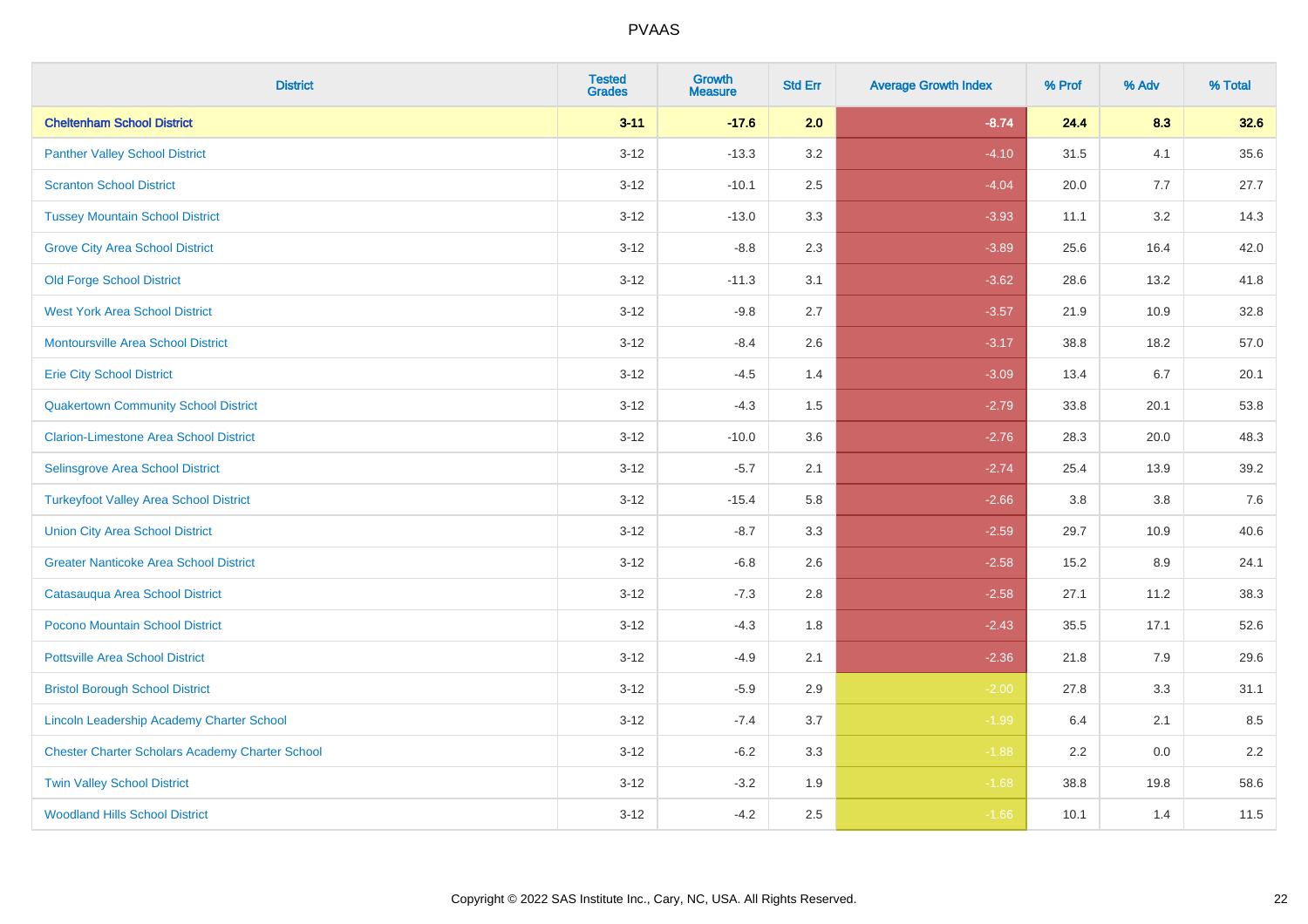| <b>District</b>                                 | <b>Tested</b><br><b>Grades</b> | <b>Growth</b><br><b>Measure</b> | <b>Std Err</b> | <b>Average Growth Index</b> | % Prof | % Adv | % Total |
|-------------------------------------------------|--------------------------------|---------------------------------|----------------|-----------------------------|--------|-------|---------|
| <b>Cheltenham School District</b>               | $3 - 11$                       | $-17.6$                         | 2.0            | $-8.74$                     | 24.4   | 8.3   | 32.6    |
| <b>Conemaugh Valley School District</b>         | $3 - 12$                       | $-6.3$                          | 4.1            | $-1.54$                     | 23.7   | 5.1   | 28.8    |
| <b>Keystone Education Center Charter School</b> | $3 - 12$                       | $-6.5$                          | 5.1            | $-1.28$                     | 0.0    | 0.0   | 0.0     |
| <b>Millville Area School District</b>           | $3 - 12$                       | $-5.6$                          | 4.4            | $-1.26$                     | 31.4   | 11.4  | 42.9    |
| <b>Cameron County School District</b>           | $3-12$                         | $-5.0$                          | 4.4            | $-1.12$                     | 34.9   | 4.8   | 39.7    |
| <b>Wyomissing Area School District</b>          | $3 - 12$                       | $-2.4$                          | 2.6            | $-0.92$                     | 25.6   | 28.1  | 53.7    |
| <b>Conneaut School District</b>                 | $3 - 12$                       | $-2.3$                          | 2.6            | $-0.91$                     | 27.4   | 9.7   | 37.1    |
| <b>Bradford Area School District</b>            | $3 - 12$                       | $-1.8$                          | 2.3            | $-0.79$                     | 31.2   | 16.7  | 47.9    |
| <b>Roberto Clemente Charter School</b>          | $3 - 12$                       | $-3.3$                          | 4.1            | $-0.79$                     | 22.7   | 4.6   | 27.3    |
| <b>Bangor Area School District</b>              | $3 - 12$                       | $-1.2$                          | 2.0            | $-0.60$                     | 25.8   | 12.7  | 38.5    |
| <b>Penns Manor Area School District</b>         | $3 - 12$                       | $-1.9$                          | 3.5            | $-0.55$                     | 24.2   | 3.8   | 28.0    |
| <b>Forest City Regional School District</b>     | $3 - 12$                       | $-1.2$                          | 3.6            | $-0.33$                     | 26.5   | 8.2   | 34.7    |
| <b>Columbia Borough School District</b>         | $3 - 12$                       | $-1.1$                          | 3.6            | $-0.31$                     | 17.2   | 1.7   | 19.0    |
| <b>Cranberry Area School District</b>           | $3 - 12$                       | $-0.9$                          | 3.1            | $-0.29$                     | 25.5   | 9.7   | 35.2    |
| Altoona Area School District                    | $3 - 12$                       | 0.1                             | 1.5            | 0.07                        | 29.0   | 13.8  | 42.8    |
| <b>Central Columbia School District</b>         | $3 - 12$                       | 0.3                             | 2.3            | 0.12                        | 25.4   | 37.6  | 63.0    |
| <b>Tulpehocken Area School District</b>         | $3 - 12$                       | 1.0                             | 4.9            | 0.20                        | 11.5   | 23.1  | 34.6    |
| <b>Ridley School District</b>                   | $3 - 12$                       | 0.3                             | 1.6            | 0.21                        | 32.0   | 10.7  | 42.6    |
| <b>Wilson School District</b>                   | $3 - 12$                       | $0.5\,$                         | 1.5            | 0.32                        | 30.4   | 25.5  | 55.9    |
| <b>Avella Area School District</b>              | $3-12$                         | 1.6                             | 4.7            | 0.34                        | 34.8   | 7.2   | 42.0    |
| <b>Annville-Cleona School District</b>          | $3 - 12$                       | 1.1                             | 2.4            | 0.45                        | 34.8   | 13.6  | 48.5    |
| Daniel Boone Area School District               | $3 - 12$                       | $0.9\,$                         | 1.9            | 0.46                        | 28.9   | 22.0  | 51.0    |
| <b>Union School District</b>                    | $3-12$                         | 2.5                             | 3.7            | 0.69                        | 17.9   | 10.4  | 28.4    |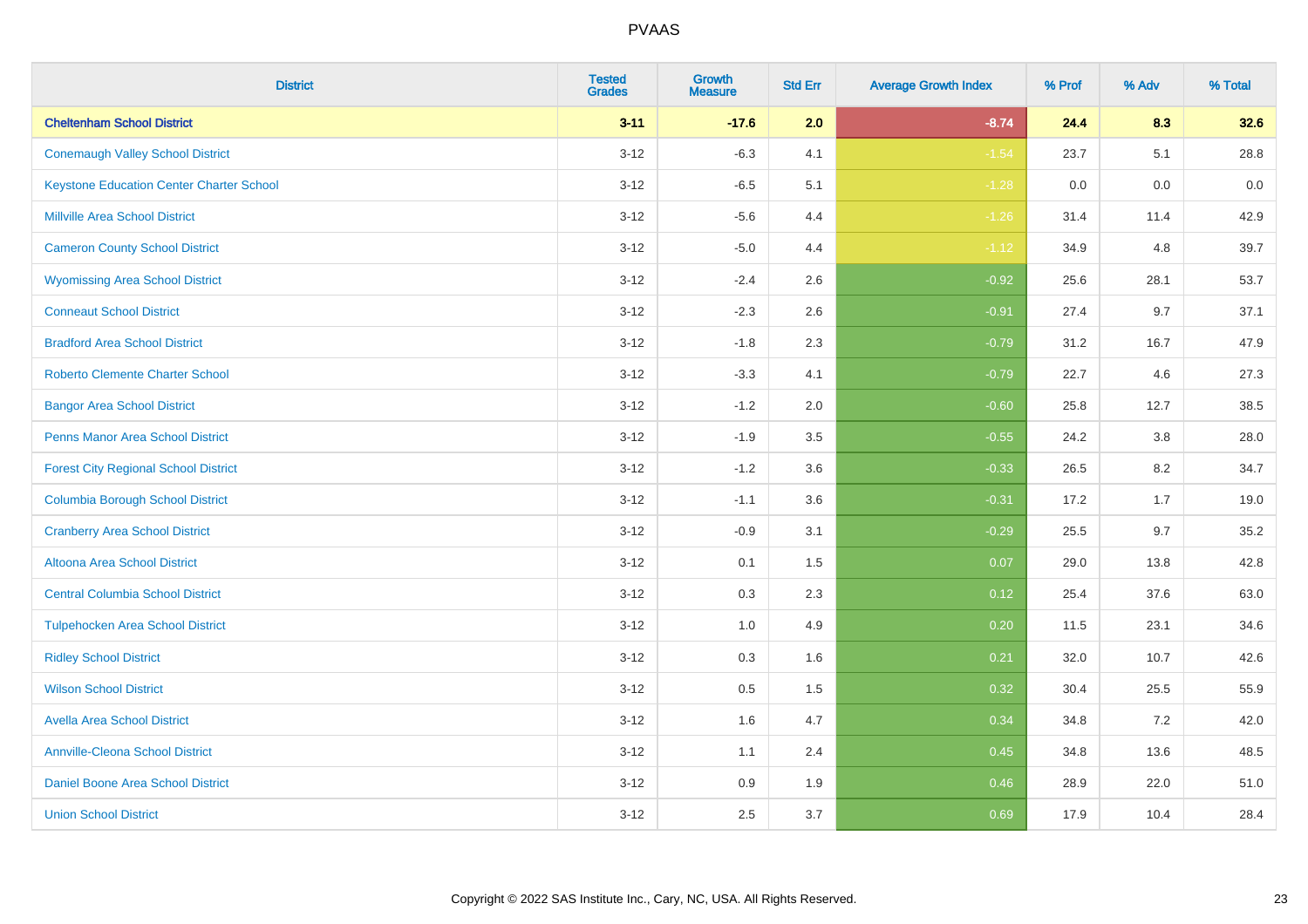| <b>District</b>                                 | <b>Tested</b><br><b>Grades</b> | <b>Growth</b><br><b>Measure</b> | <b>Std Err</b> | <b>Average Growth Index</b> | % Prof | % Adv | % Total |
|-------------------------------------------------|--------------------------------|---------------------------------|----------------|-----------------------------|--------|-------|---------|
| <b>Cheltenham School District</b>               | $3 - 11$                       | $-17.6$                         | 2.0            | $-8.74$                     | 24.4   | 8.3   | 32.6    |
| <b>North Clarion County School District</b>     | $3 - 12$                       | 3.4                             | 4.1            | 0.83                        | 45.0   | 18.8  | 63.8    |
| <b>Pottstown School District</b>                | $3 - 12$                       | 2.0                             | 2.2            | 0.88                        | 19.4   | 6.2   | 25.6    |
| <b>Eastern Lancaster County School District</b> | $3 - 12$                       | 2.9                             | 3.2            | 0.91                        | 35.2   | 36.4  | 71.6    |
| <b>Brownsville Area School District</b>         | $3 - 12$                       | 3.9                             | 3.8            | 1.04                        | 22.0   | 8.5   | 30.5    |
| People For People Charter School                | $3 - 12$                       | 6.4                             | 5.6            | 1.15                        | 2.4    | 0.0   | 2.4     |
| <b>Newport School District</b>                  | $3 - 12$                       | 3.8                             | 3.3            | 1.17                        | 38.8   | 10.4  | 49.2    |
| <b>Upper Dublin School District</b>             | $3 - 12$                       | 2.1                             | 1.8            | 1.19                        | 34.7   | 30.0  | 64.7    |
| <b>Purchase Line School District</b>            | $3 - 12$                       | 4.3                             | 3.3            | 1.30                        | 32.3   | 9.0   | 41.4    |
| <b>Chestnut Ridge School District</b>           | $3 - 12$                       | 4.0                             | 2.9            | 1.38                        | 33.2   | 11.0  | 44.2    |
| <b>Conemaugh Township Area School District</b>  | $3 - 12$                       | 4.8                             | 3.5            | 1.39                        | 30.9   | 27.8  | 58.8    |
| <b>Susquehanna Township School District</b>     | $3 - 12$                       | 3.9                             | 2.7            | 1.45                        | 19.0   | 13.1  | 32.0    |
| Northern Potter School District                 | $3 - 12$                       | $6.8\,$                         | 4.6            | 1.48                        | 30.6   | 11.1  | 41.7    |
| <b>South Western School District</b>            | $3 - 12$                       | 2.5                             | 1.7            | 1.48                        | 36.2   | 19.7  | 55.9    |
| <b>Smethport Area School District</b>           | $3 - 12$                       | 5.8                             | 3.8            | 1.52                        | 24.6   | 20.0  | 44.6    |
| <b>Waynesboro Area School District</b>          | $3 - 12$                       | $3.0\,$                         | 1.8            | 1.67                        | 26.0   | 23.5  | 49.5    |
| <b>West Shore School District</b>               | $3 - 12$                       | $2.2\,$                         | 1.3            | 1.68                        | 31.8   | 15.2  | 47.1    |
| <b>Wyalusing Area School District</b>           | $3 - 12$                       | 5.7                             | 3.2            | 1.78                        | 38.6   | 12.9  | 51.4    |
| <b>Oswayo Valley School District</b>            | $3 - 12$                       | 9.9                             | 5.1            | 1.93                        | 26.5   | 44.1  | 70.6    |
| Pennsylvania Distance Learning Charter School   | $3 - 12$                       | 6.8                             | 3.4            | 1.99                        | 19.8   | 6.2   | 25.9    |
| <b>Mckeesport Area School District</b>          | $3 - 12$                       | 4.6                             | 2.2            | 2.14                        | 21.1   | 4.4   | 25.5    |
| Northern Lehigh School District                 | $3 - 12$                       | 6.1                             | 2.5            | 2.42                        | 21.4   | 18.0  | 39.3    |
| Northern Tioga School District                  | $3 - 12$                       | 6.8                             | 2.6            | 2.64                        | 25.0   | 16.9  | 41.9    |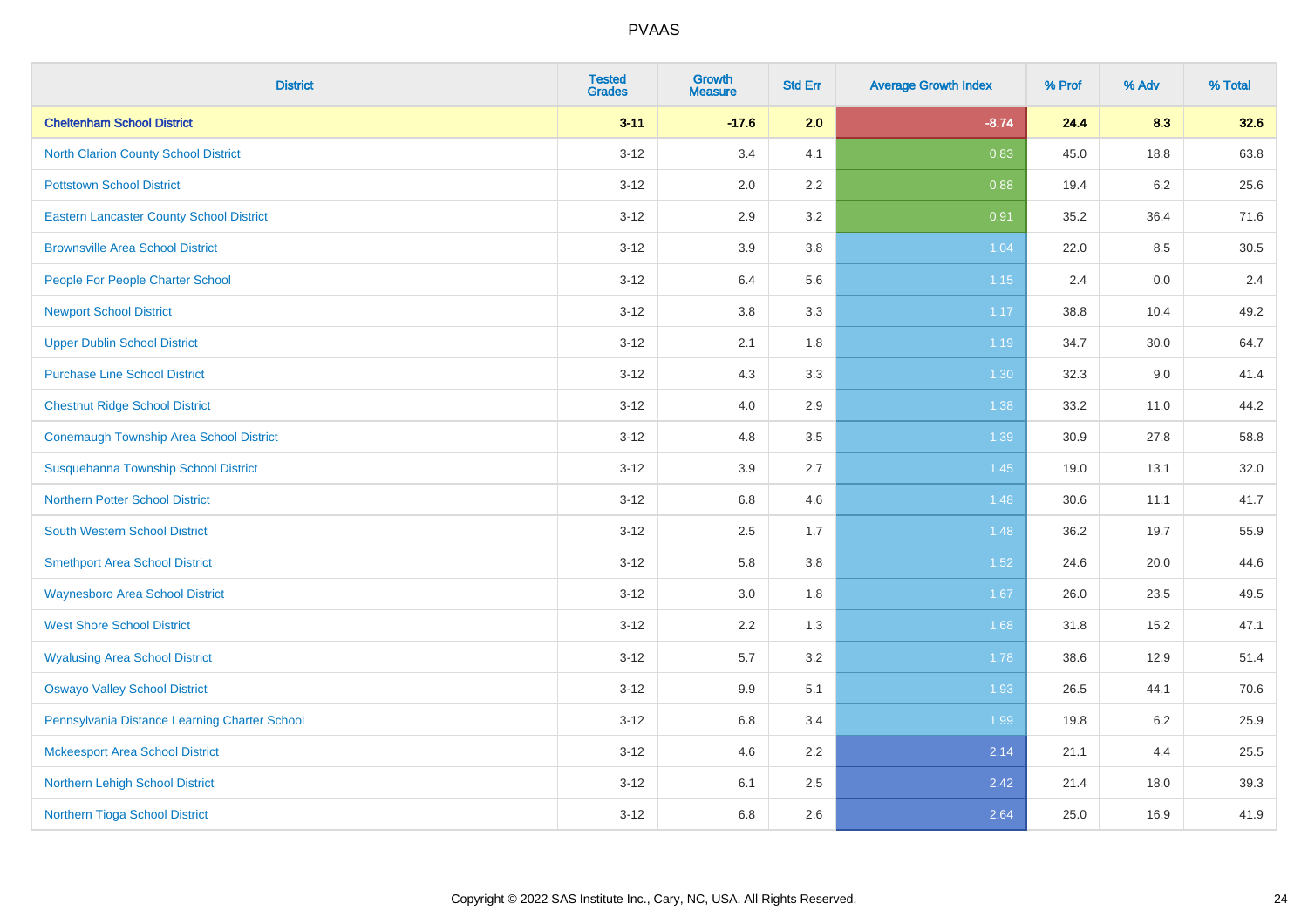| <b>District</b>                           | <b>Tested</b><br><b>Grades</b> | <b>Growth</b><br><b>Measure</b> | <b>Std Err</b> | <b>Average Growth Index</b> | % Prof | % Adv   | % Total |
|-------------------------------------------|--------------------------------|---------------------------------|----------------|-----------------------------|--------|---------|---------|
| <b>Cheltenham School District</b>         | $3 - 11$                       | $-17.6$                         | 2.0            | $-8.74$                     | 24.4   | 8.3     | 32.6    |
| <b>Tamaqua Area School District</b>       | $3 - 12$                       | 6.5                             | 2.4            | 2.72                        | 34.3   | 17.5    | 51.8    |
| <b>Donegal School District</b>            | $3-12$                         | 5.9                             | 2.2            | 2.72                        | 34.1   | 23.1    | 57.2    |
| <b>Apollo-Ridge School District</b>       | $3 - 12$                       | 9.5                             | $3.0\,$        | 3.23                        | 34.0   | 9.4     | 43.4    |
| <b>Kutztown Area School District</b>      | $3 - 12$                       | 9.3                             | 2.8            | 3.34                        | 38.5   | 14.6    | 53.2    |
| <b>William Penn School District</b>       | $3-12$                         | 7.0                             | 1.9            | 3.61                        | 14.0   | $7.2\,$ | 21.3    |
| <b>Dover Area School District</b>         | $3 - 12$                       | 7.1                             | 1.9            | 3.78                        | 33.0   | 18.7    | 51.7    |
| <b>Juniata County School District</b>     | $3 - 12$                       | 7.7                             | 2.0            | 3.81                        | 22.9   | 18.9    | 41.8    |
| <b>Radnor Township School District</b>    | $3-12$                         | 7.5                             | 1.9            | 4.03                        | 33.0   | 38.3    | 71.3    |
| <b>Elizabethtown Area School District</b> | $3 - 12$                       | 7.1                             | 1.7            | 4.19                        | 36.4   | 27.6    | 64.0    |
| <b>West Allegheny School District</b>     | $3 - 12$                       | 8.6                             | 2.0            | 4.34                        | 37.3   | 27.2    | 64.5    |
| <b>Conewago Valley School District</b>    | $3 - 12$                       | 7.6                             | 1.7            | 4.46                        | 41.3   | 19.4    | 60.6    |
| <b>Easton Area School District</b>        | $3 - 12$                       | 6.3                             | 1.3            | 4.91                        | 24.1   | 13.0    | 37.1    |
| Pen Argyl Area School District            | $3-12$                         | 12.8                            | 2.5            | 5.10                        | 28.5   | 23.8    | 52.3    |
| Penns Valley Area School District         | $3-12$                         | 14.1                            | 2.6            | 5.33                        | 29.6   | 23.3    | 52.9    |
| <b>Hermitage School District</b>          | $3 - 12$                       | 14.0                            | 2.5            | 5.59                        | 34.0   | 27.0    | 61.0    |
| Lampeter-Strasburg School District        | $3-12$                         | 11.0                            | 1.9            | 5.69                        | 35.4   | 32.3    | 67.7    |
| <b>Camp Hill School District</b>          | $3-12$                         | 20.7                            | 2.9            | 7.00                        | 32.3   | 41.4    | 73.7    |
| <b>Manheim Township School District</b>   | $3 - 12$                       | 10.9                            | 1.5            | 7.51                        | 30.9   | 31.0    | 61.9    |
| <b>Upper Darby School District</b>        | $3-12$                         | 11.2                            | 1.4            | 8.28                        | 23.8   | 11.8    | 35.6    |
| <b>Central York School District</b>       | $3-12$                         | 12.9                            | 1.5            | 8.64                        | 31.4   | 24.1    | 55.5    |
| <b>Loyalsock Township School District</b> | $3 - 12$                       | 26.7                            | 2.7            | 9.92                        | 36.8   | 35.1    | 71.9    |
| <b>Tyrone Area School District</b>        | $3-12$                         | 29.2                            | 2.3            | 12.86                       | 36.6   | 29.1    | 65.7    |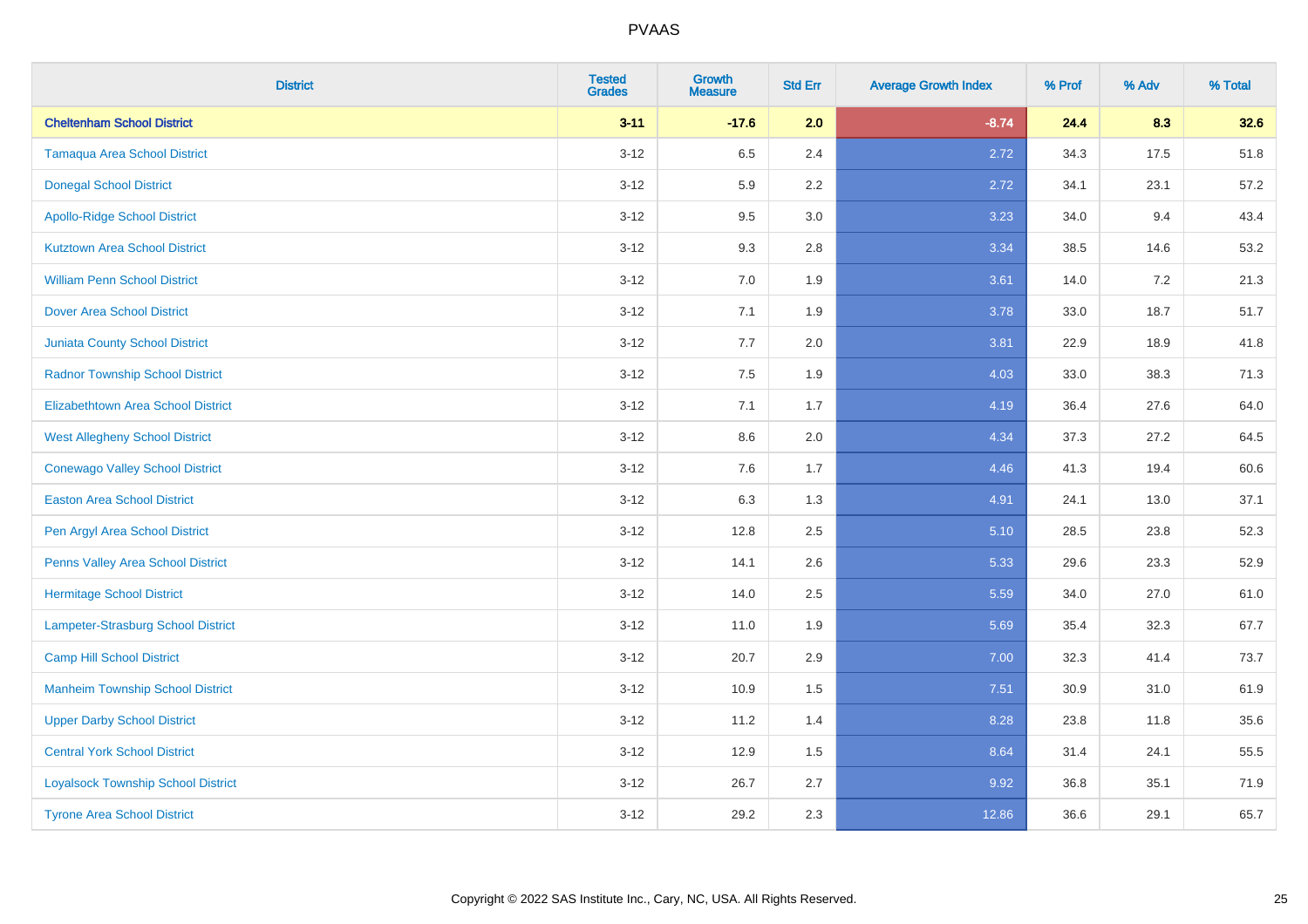| <b>District</b>                                                       | <b>Tested</b><br><b>Grades</b> | <b>Growth</b><br><b>Measure</b> | <b>Std Err</b> | <b>Average Growth Index</b> | % Prof | % Adv | % Total |
|-----------------------------------------------------------------------|--------------------------------|---------------------------------|----------------|-----------------------------|--------|-------|---------|
| <b>Cheltenham School District</b>                                     | $3 - 11$                       | $-17.6$                         | 2.0            | $-8.74$                     | 24.4   | 8.3   | 32.6    |
| <b>Cumberland Valley School District</b>                              | $3 - 12$                       | 18.6                            | 1.2            | 15.79                       | 31.3   | 39.2  | 70.5    |
| <b>Environmental Charter School At Frick Park</b>                     | $3-9$                          | $-6.2$                          | 3.7            | $-1.67$                     | 25.9   | 3.4   | 29.3    |
| Esperanza Academy Charter School                                      | $4 - 11$                       | 2.1                             | 2.1            | 1.01                        | 14.2   | 3.6   | 17.8    |
| <b>Mastery Charter School - Pickett Campus</b>                        | $6 - 10$                       | 2.7                             | 4.2            | 0.65                        | 20.6   | 0.0   | 20.6    |
| <b>Innovative Arts Academy Charter School</b>                         | $6 - 11$                       | $-7.2$                          | 2.5            | $-2.83$                     | 2.0    | 0.0   | 2.0     |
| La Academia Partnership Charter School                                | $6 - 11$                       | $-15.5$                         | 5.7            | $-2.70$                     | 2.3    | 0.0   | $2.3\,$ |
| Perseus House Charter School Of Excellence                            | $6 - 11$                       | $-6.4$                          | 2.6            | $-2.50$                     | 0.9    | 0.0   | 0.9     |
| Urban Pathways 6-12 Charter School                                    | $6 - 11$                       | $-4.1$                          | 5.7            | $-0.72$                     | 0.0    | 0.0   | 0.0     |
| <b>Evergreen Community Charter School</b>                             | $6 - 11$                       | $-1.1$                          | 4.7            | $-0.23$                     | 34.6   | 26.9  | 61.5    |
| Boys Latin Of Philadelphia Charter School                             | $6 - 12$                       | $-8.0$                          | 2.7            | $-3.02$                     | 1.4    | 0.0   | 1.4     |
| Center For Student Learning Charter School At Pennsbury               | $6 - 12$                       | $-3.3$                          | 6.0            | $-0.55$                     | 23.1   | 0.0   | 23.1    |
| Dr Robert Ketterer Charter School Inc                                 | $6 - 12$                       | 7.1                             | 4.3            | 1.66                        | 7.3    | 1.7   | 9.0     |
| 21st Century Cyber Charter School                                     | $6 - 12$                       | 6.6                             | 2.1            | 3.16                        | 29.0   | 21.8  | 50.8    |
| <b>Mastery Charter School - Gratz Campus</b>                          | $7 - 10$                       | $-9.5$                          | 4.6            | $-2.09$                     | 0.0    | 3.4   | 3.4     |
| Mastery Charter School - Shoemaker Campus                             | $7 - 10$                       | $-2.3$                          | 2.8            | $-0.81$                     | 10.1   | 3.7   | 13.8    |
| <b>Lincoln Park Performing Arts Charter School</b>                    | $7 - 11$                       | $-14.9$                         | 2.7            | $-5.45$                     | 39.3   | 8.9   | 48.2    |
| <b>Achievement House Charter School</b>                               | $7 - 11$                       | $-8.2$                          | 3.6            | $-2.28$                     | 16.7   | 2.8   | 19.4    |
| <b>Mastery Charter High School-Lenfest Campus</b>                     | $7 - 11$                       | $-1.8$                          | 5.8            | $-0.30$                     | 26.3   | 0.0   | 26.3    |
| <b>West Side CTC</b>                                                  | $9 - 10$                       | $-32.0$                         | 3.9            | $-8.16$                     | 5.9    | 0.0   | 5.9     |
| Lehigh Valley Charter High School For The Arts                        | $9 - 10$                       | $-11.8$                         | 2.5            | $-4.76$                     | 28.9   | 5.7   | 34.6    |
| <b>Columbia-Montour AVTS</b>                                          | $9 - 10$                       | $-7.1$                          | 2.8            | $-2.52$                     | 19.5   | 3.2   | 22.7    |
| Preparatory Charter School Of Mathematics, Science, Tech, And Careers | $9 - 10$                       | $-5.1$                          | 2.5            | $-2.03$                     | 6.3    | 1.4   | 7.7     |